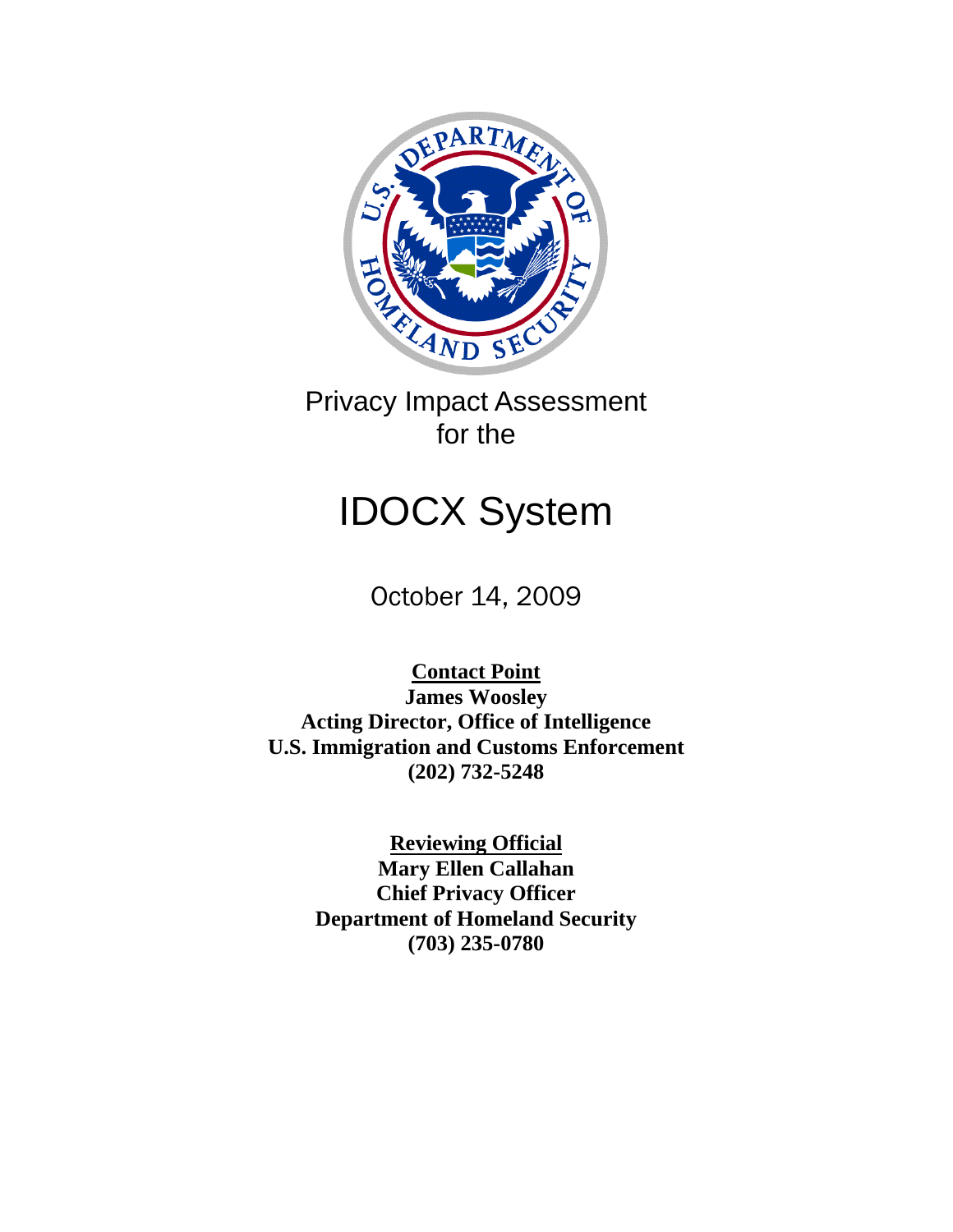

# **Abstract**

IDOCX is an information system owned by U.S. Immigration and Customs Enforcement (ICE). The system supports the collection, organization, and analysis of paper and electronic documents for law enforcement and other programmatic or administrative purposes. ICE conducted this Privacy Impact Assessment (PIA) because IDOCX collects, analyzes, and stores personally identifiable information (PII).

### **Overview**

IDOCX is owned by the ICE Office of Intelligence (INTEL) and is designed to collect and analyze paper and electronic documents collected during the course of a criminal investigation and other law enforcement activities. IDOCX contains tools that support (1) the scanning of paper documents into electronic form and the importation of electronic documents; (2) the cataloging, analysis and extraction of data from those documents; (3) the creation of an indexed database of related documents for an investigation or project; (4) and the translation of records in a foreign language into English. In addition to its law enforcement use, IDOCX may also be used for non-law enforcement purposes within ICE in support of administrative or programmatic projects that seek to "digitize" large amounts of paper records (e.g., digitization of employee training certificates). On occasion, ICE also uses IDOCX to support digitization projects at the request of other DHS components and offices.

Not all investigations, activities, and projects use IDOCX; it is up to the individual ICE case agent or project manager to decide whether to use IDOCX. The actual information collected in IDOCX will depend on the nature of the particular investigation or project that the system is being used to support. IDOCX does not serve as a case management system for ICE investigations or as an official repository for any specific type of agency records or evidence. It is solely a support system used to assist in the electronic collection and analysis of documents.

#### *Background*

l

ICE performs criminal investigations and other law enforcement activities in support of its mission to protect national security by enforcing U.S. customs and immigration laws. During the course of these investigations and activities, ICE may collect paper and/or electronic documents through means such as the execution of search warrants and subpoenas, or voluntary production by individuals and entities. ICE collects a variety of documents such as business records, passports and other identity documents, documents containing biometric information (photographs and fingerprints), employment documents, criminal records, handwritten materials, and receipts.<sup>[1](#page-1-0)</sup> In the past, ICE personnel would be required to manually review and translate documents to gather relevant information, which required significant investments of time and resources. To better support the collection, cataloguing, and analysis of these documents in an efficient and cost-effective manner, ICE developed the IDOCX system. IDOCX

<span id="page-1-0"></span> $1$  IDOCX is not a biometric information collection system. It does not electronically collect fingerprints from individuals or take and store photographs. Any biometric information that IDOCX processes is already present in the paper or electronic documents being collected by ICE, and is not taken directly from individuals.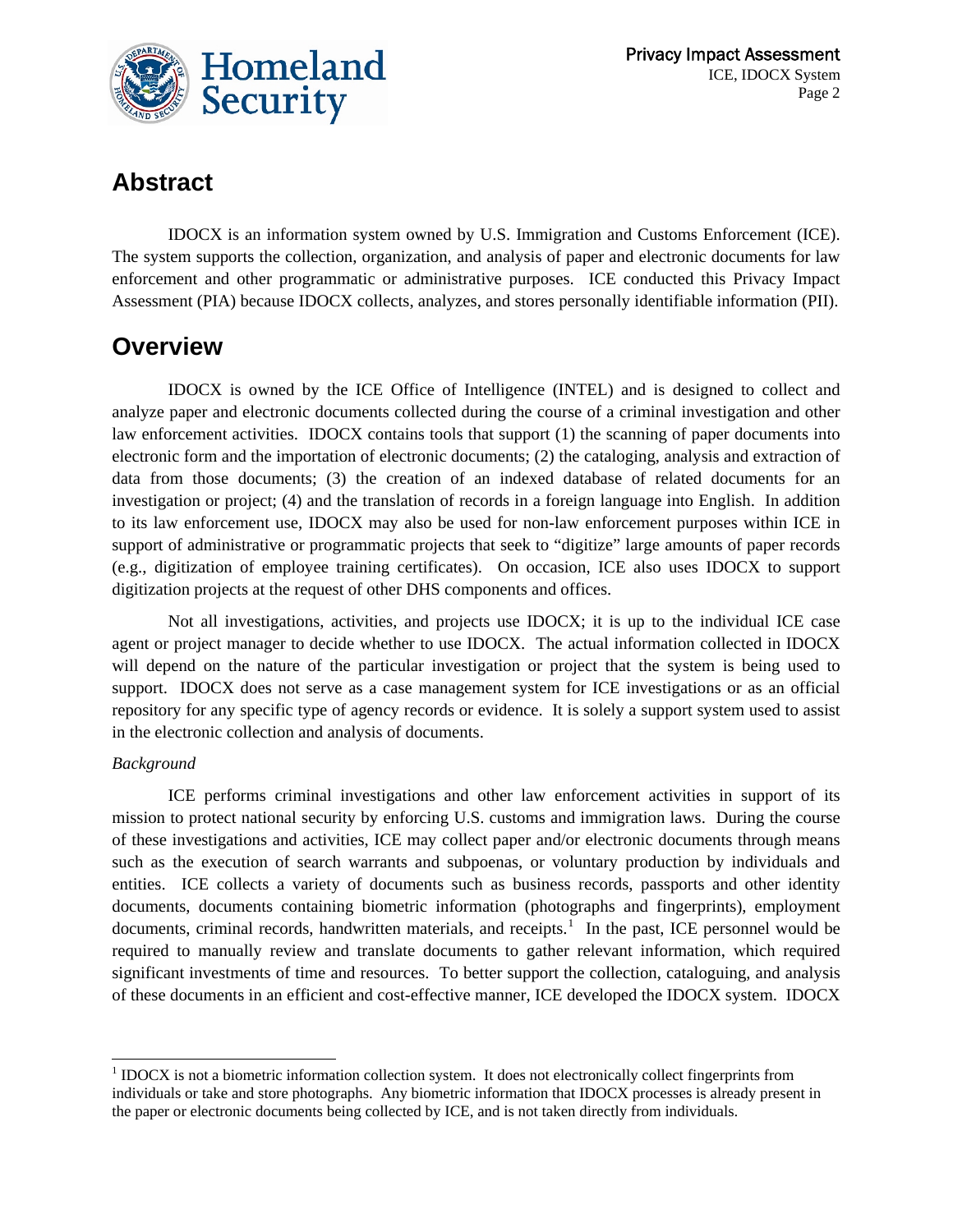

automates the processes associated with document and data collection, analysis, and translation that would otherwise be performed manually by ICE personnel.

IDOCX also helps to organize documents for each project or investigation. IDOCX's organizational capabilities are versatile and can support the preferred organizational structure of various investigations and projects. For example, during the course of an ICE investigation, agents conduct a search of a business and collect documents from various locations in the office (e.g., central file room, individual offices, etc.). If the location of the documents is the preferred means to organize the records, the ICE agents will request that IDOCX organize the electronic documents by the location in which they were found. ICE personnel will scan the documents into the system in batches based on the location, and IDOCX will electronically tag the records accordingly. Later, agents can electronically retrieve all the documents found in a particular location in the office using the XML tags assigned by IDOCX.

#### *Step One: Document Collection*

The IDOCX process begins with the collection of the documents themselves which occurs by importing the paper and/or electronic documents into the IDOCX database server. If electronic document import occurs, an IDOCX system administrator will manually import files provided by ICE case agents. At no point in time do IDOCX system administrators search the contents of confiscated media; all such searches for relevant or responsive materials are performed by ICE agents only. IDOCX supports scanning at ICE Headquarters offices, or at other field locations. Field-based scanning usually occurs at an ICE field office or at other sites during a law enforcement operation such as a worksite enforcement operation or the execution of a search warrant or subpoena. ICE agents or IDOCX personnel travel to a collection site carrying mobile scanning kits that include: scanning stations (laptops and scanners), a portable server, and a network switch. Once the system has been assembled, scanning can begin. Paper documents are scanned at the scanning stations, and sent through the network switch to be stored on the portable database server. When all the documents have been scanned, the mobile scanning kit is returned to ICE Headquarters for the next step of processing. Scanning at ICE Headquarters occurs in an IDOCX Lab that contains the same equipment as a mobile scanning kit.

IDOCX can import electronic documents of various formats including but not limited to: Tagged Image File Formats (TIFF Images), Portable Document Format files (PDF Files), JPEG Images, Microsoft PowerPoint Documents (PPT Files) and Microsoft Word Documents (DOC Files). Unsupported document formats may require manual conversion to a supported format or may be printed and imported via the scanning process. Electronic documents are typically loaded onto the IDOCX database server using compact discs (CDs) or external storage devices.

#### *Step Two: Document Analysis*

 $\overline{a}$ 

Once documents have been stored in the IDOCX database server, the following IDOCX analytical tools may be used to analyze the content of the documents:

• Optical Character Recognition (OCR) Tool. The IDOCX OCR tool is used to translate images of documents (i.e., TIFF, PDF, or JPEG files) that contain typewritten or hand-printed<sup>[2](#page-2-0)</sup> text into

<span id="page-2-0"></span> $2^2$  The OCR tool maybe able to convert hand-printed block-letter handwriting into machine-readable data, but it will be of lower accuracy than typewritten text. Most other handwriting will not be computer readable.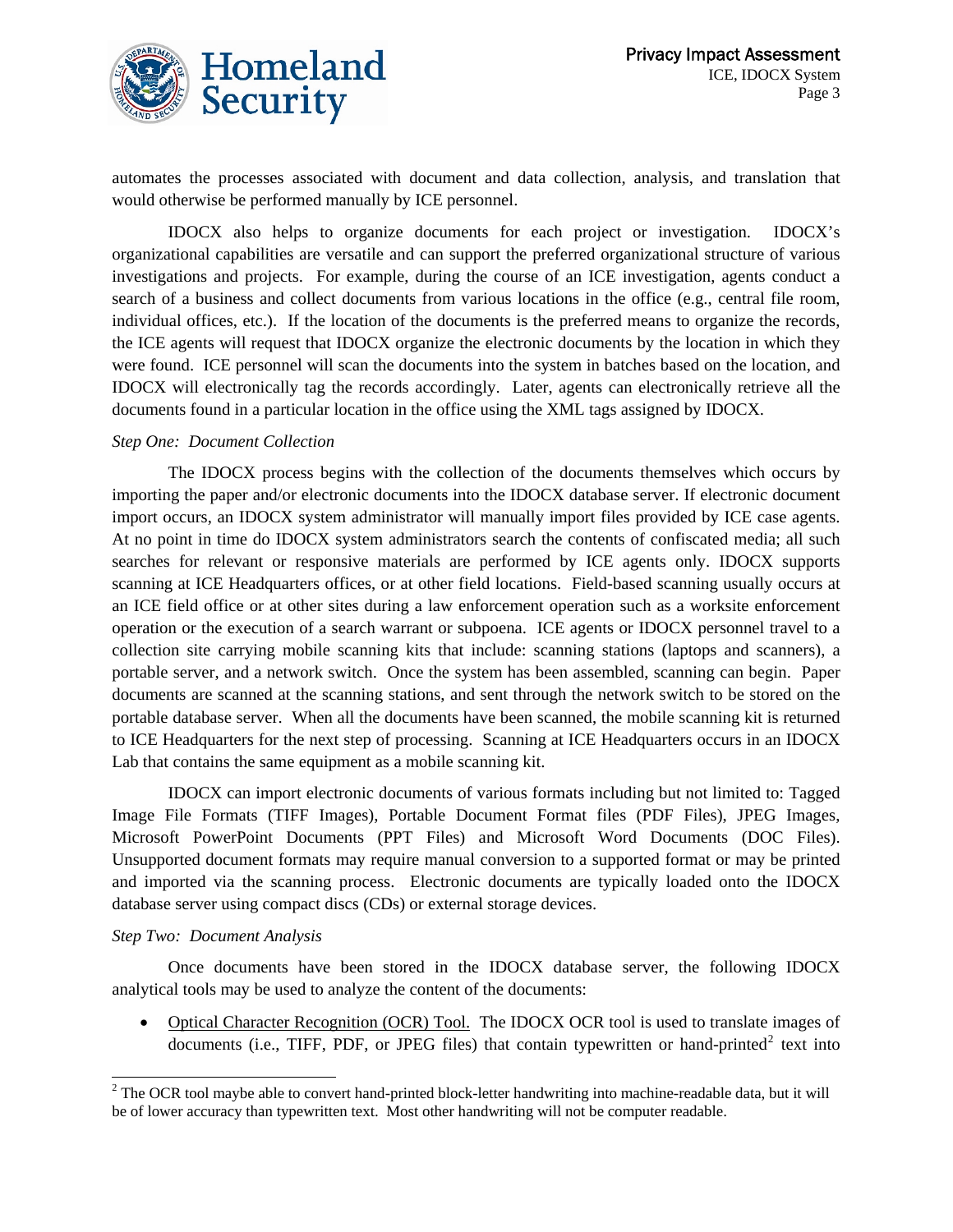

machine–readable data. When a paper document is scanned into a computer, the computer creates an image file of the document that is similar to a photograph. While the human eye can read the scanned document file to identify specific words, a computer cannot. By recognizing the fixed shape of different characters, the OCR Tool "translates" the numbers and letters in these image files into computer-readable and searchable text files. The text file is then associated with the scanned document file in the IDOCX database server, and it can be searched electronically for specific words or information.

- Machine Translation Tool. If IDOCX collects documents that are in a foreign language, the Machine Translation Tool can automatically translate the document into English. This tool can perform machine translations in 157 languages.
- Human Translation (HT) Support Tool. This tool supports the human translation of a document from a foreign language into English. In the event a human translator is engaged to translate a document, a separate Human Translation file will be used to retain the translation. The HT file can also be used to retain a translation of handwritten documents that the OCR tool is unable to process.
- Extensible Markup Language (XML) Tool. Following the OCR and Extracted Text processes, IDOCX creates an XML file. XML files are unique in that they aid information systems in sharing structured data. In this case, the XML file acts as the bridge that connects IDOCX's data with Intelligence Fusion System's (IFS) functionality. If a user wants to add information to a scanned document, such as what time and date it was scanned, this information is placed within the XML file.

Depending on the purpose of a particular investigation or project, the case agent or project manager will determine where the records are sent once IDOCX processing is complete. In some instances, the electronic records from IDOCX are sent to the case agent or project manager. In other instances, the records are exported to the ICE Intelligence Fusion System (IFS), a large data repository that provides search and analysis capabilities to DHS personnel responsible for enforcing or administering the customs, immigration, and other laws within the DHS mission. Access to IDOCX records within IFS is typically limited to only certain users based on a need-to-know in the context of particular projects or investigations.

#### *Typical Transaction*

In a typical transaction, ICE agents conduct an investigation in which they collect both paper and electronic documents. The agents determine that the documents are pertinent to the investigation and require further analysis. The agents will either request the IDOCX team to conduct on-site scanning at the collection site, or they will deliver the documents to the IDOCX team for scanning at ICE Headquarters. The agents will also provide the IDOCX team with the electronic documents to load into IDOCX, the type of analysis that needs to be performed (e.g., OCR, machine translation), the preferred organizational structure of the records if any, and whether the records should be exported to IFS when completed. The IDOCX team will then process each document through IDOCX. IDOCX creates and stores multiple associated files for each document processed. If the agents so requests, the completed records are copied from IDOCX into IFS where the agents can access the records. Otherwise, a copy of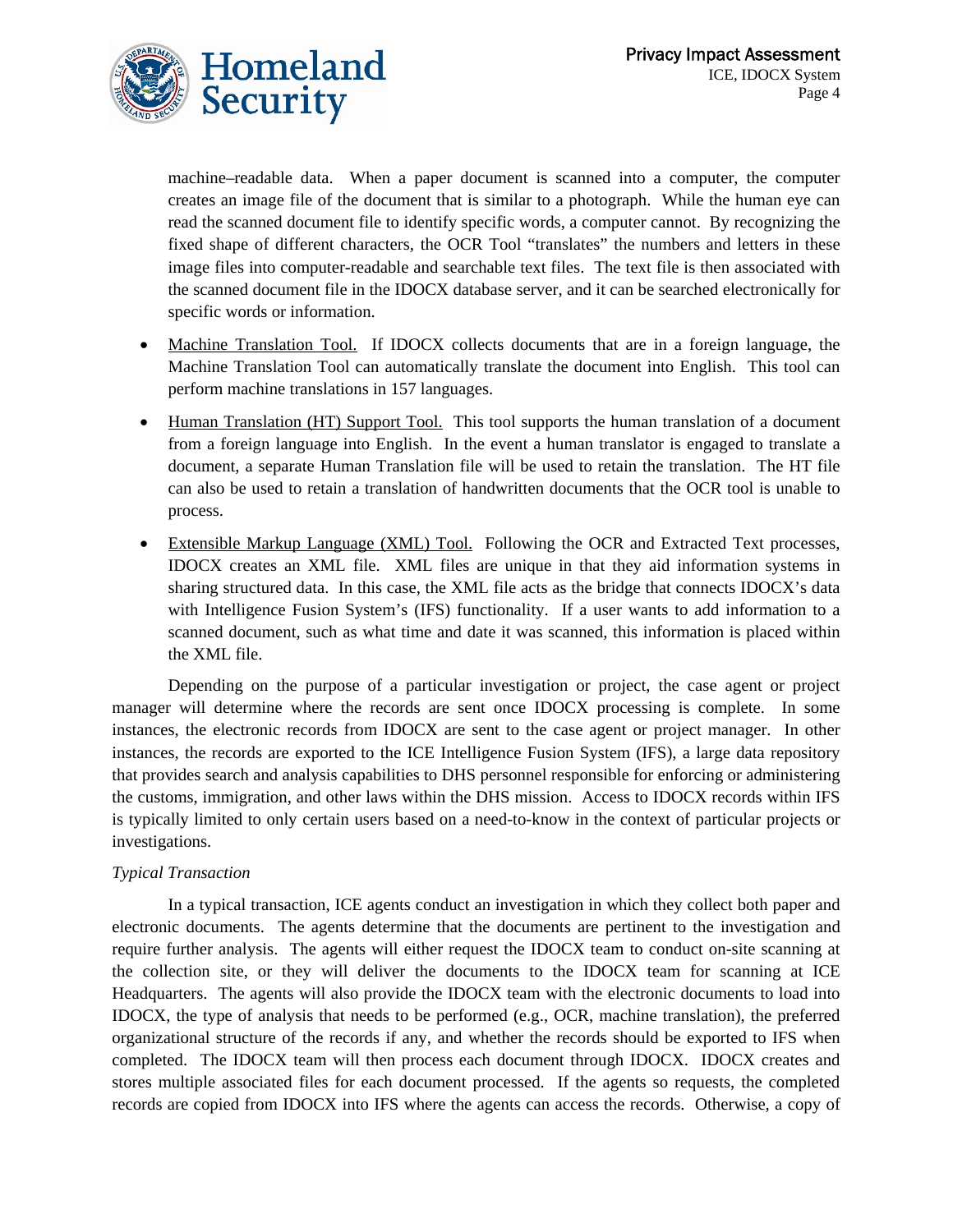

the IDOCX records is sent to the agent or project manager on CD. The CD is encrypted with a password and sent by trusted courier (FedEx, UPS, USPS) to the agent. The agent is provided the password directly.

# **Section 1.0 Characterization of the Information**

*The following questions are intended to define the scope of the information requested and/or collected as well as reasons for its collection as part of the program, system, rule, or technology being developed.* 

#### **1.1 What information is collected, used, disseminated, or maintained in the system?**

IDOCX may collect information related to ongoing law enforcement investigations, other law enforcement activities (e.g., I-9 audits), and other non-law enforcement projects and programs conducted by ICE or other components and offices within DHS. An example of use of IDOCX for non-law enforcement purposes is the digitization of a particular set of agency records (e.g., internal training records) from paper to electronic form to enhance the efficiency of agency recordkeeping. Not all investigations, activities, and projects use IDOCX; it is up to the individual case agent or project manager to decide whether to use IDOCX. The actual information collected will depend on the nature of the particular investigation or project that the system is being used to support.

IDOCX may be used to support law enforcement investigations and activities in areas within the scope of ICE or DHS enforcement authorities, e.g., national security, customs violations, immigration benefits fraud, human smuggling, human rights violations, and gang investigations. The types of individuals on whom information could be collected in these contexts varies on a case-by-case basis, but may include subjects of investigations, witnesses, victims, business associates, customers, friends, relatives, or others whose information is among the records seized or otherwise collected during the course of the investigation. Listed below are general types of records that IDOCX could collect in a law enforcement context:

- **Identification Documents:** passports, identification cards, drivers licenses, and documents with biometric information including but not limited to photographs and fingerprint cards
- **Employer Documents:** work schedules, billing documents, waybills, I-9 forms
- **Employee Documents:** employment authorization cards; payment receipts
- **Legal Documents:** criminal records; court documents
- **Miscellaneous:** letters and receipts

The specific PII collected in these records will vary based on the nature of the records themselves. PII collected may include name, social security number, photograph, aliases, date of birth, citizenship and immigration status, nationality, immigration benefits, immigration history, admission information, customs import-export history, criminal arrest and conviction records, Alien Registration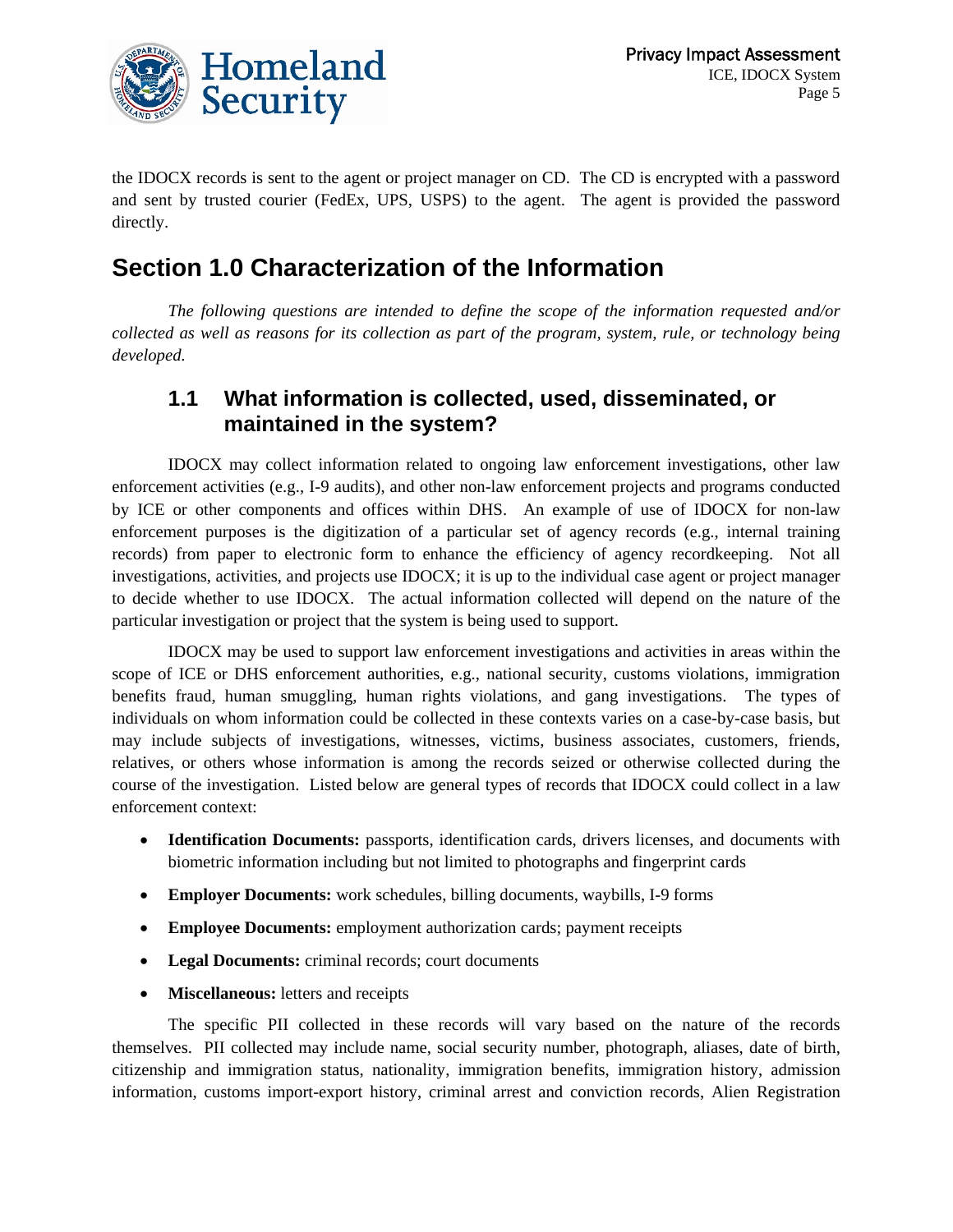

Number (A-Number), phone numbers, addresses, identification document numbers, criminal associations, family relationships, employment, military service, education and other background information. IDOCX also creates an alpha-numeric tracking number specific to each document that allows both the system and user to identify the investigation or project to which the document pertains.

As described in the Overview, the type of electronic documents that IDOCX can create or import includes but is not limited to: Tagged Image File Formats (TIFF Images), Portable Document Format files (PDF Files), JPEG Images, Microsoft PowerPoint Documents (PPT Files), and Microsoft Word Documents (DOC Files). IDOCX also creates various associated files for every document that is scanned or imported into the system. These files are:

(1) The OCR file: This is a text file created by the OCR Tool which displays the OCR-generated text in the same format as the original document. For instance, if an original document consisted of four paragraphs, the OCR text file will mirror the structure and format of that document, and include four paragraphs.

(2) The Extracted Text file (ET): After the OCR process is complete, the IDOCX system creates an ET file. This text file contains all the text from the OCR text file, but will not have any formatting to allow for more streamlined text searching. The ET file allows IFS and other analysis tools to search the content of the document.

(3) The Machine Translation (MT) file: When a machine translation is performed on a foreignlanguage document using the Machine Translation Tool, IDOCX creates a separate MT file that is associated with the primary document and includes the English translation. The MT file is created only when an IDOCX system administrator nominates a document for Machine Translation.

(4) The Human Translation (HT) file: In the event a human translator is engaged to translate a document, the HT file will be used to retain the translation. The HT file can also be used to retain a translation of handwritten documents that the OCR tool is unable to process. For every document in IDOCX, even those that are in English and do not require translation, the system creates a Human Translation (HT) file that is associated with the primary document in the system.

(5) The XML file: Following the OCR and Extracted Text processes, IDOCX also creates an XML file that contains a document's metadata. Metadata can best be described as information about the document. For example, if a set of documents relate to a human smuggling case, the IDOCX system administrator may tag these documents as 'human smuggling'. This tag would show in the XML file. If a user in IFS were searching for documents relating to human smuggling, the XML files containing these tags would aid in search capabilities.

#### **1.2 What are the sources of the information in the system?**

In most cases, information is obtained from the paper and electronic documents collected during the course of an investigation or law enforcement activity. The sources of the documents vary by case and/or activity but can include documents seized or otherwise obtained from individuals, businesses, government agencies, or organizations. Where IDOCX is supporting non-law enforcement projects, the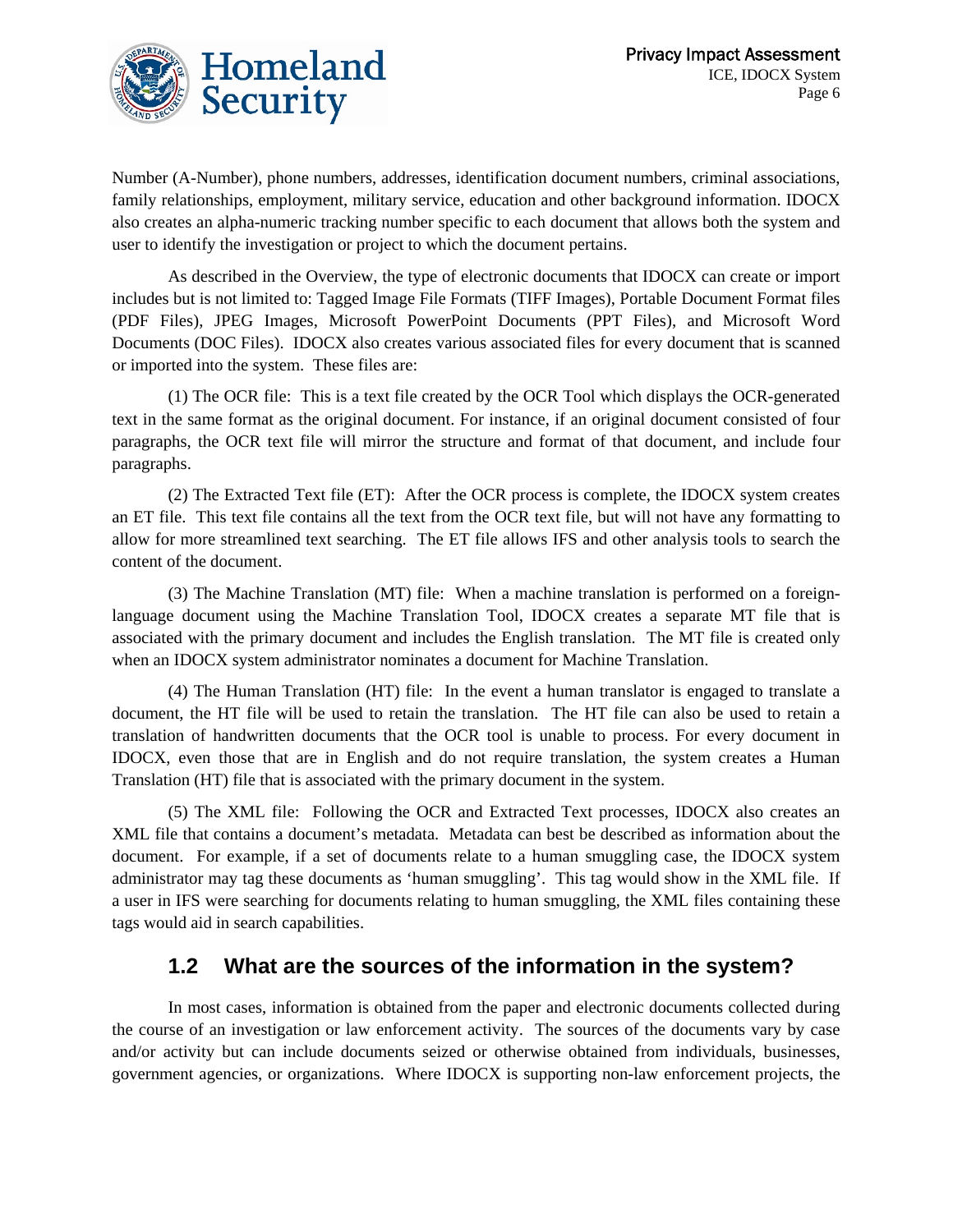

sources of the documents are typically internal to ICE or DHS. As mentioned above, these projects typically involve the digitization of existing paper files maintained by the agency.

 IDOCX itself is the source of the various associated files (OCR, MT, ET, XML, and HT files) created during document analysis.

#### **1.3 Why is the information being collected, used, disseminated, or maintained?**

The primary purpose of IDOCX is to use technology to increase the efficiency and effectiveness of document collection, organization, and analysis. ICE collects, digitizes, and analyzes these documents to assist in the efficient detection, investigation, and prosecution of violations of laws enforced by ICE or other components and offices within DHS. In non-law enforcement contexts, the documents are being collected and digitized to reduce the agency's reliance on paper records and to make agency records accessible and searchable through electronic means.

IDOCX maintains copies of the records for backup purposes. For example, a maintenance issue that may occur is if data sent to IFS was not properly processed by IDOCX. Having the original information remain on the IDOCX system allows system administrators to reprocess the export to IFS to ensure accuracy.

#### **1.4 How is the information collected?**

ICE agents typically collect these records during the course of an investigation or other law enforcement activity. The collection of these documents may occur by execution of a search warrant or subpoena, through voluntary production by the source, or other legal means. The ICE agents provide collected documents to the IDOCX team for processing and uploading into IDOCX. In some cases, the IDOCX team will accompany the ICE agent's onsite to scan documents for processing at headquarters.

### **1.5 How will the information be checked for accuracy?**

Inaccuracies may result from errors during the OCR or machine translation processes in IDOCX. To mitigate this risk of inaccurate data, IDOCX associates the original documents with the associated documents (e.g., OCR file) that are created by the system's OCR and language translation tools. These documents are linked and sent to IFS (or returned to the case agent or project manager, if that was the request) in the dataset for the project or investigation. The association of these records – the scanned image of the original document and the OCR or language-translated files – within the dataset helps to ensure accuracy because it allows personnel accessing these records to view and compare the documents to identify any inaccuracies. IDOCX also links digital copies of the original documents to their respective information by tracking numbers assigned during processing.

The accuracy of the information in the actual documents themselves varies depending on the nature of the materials. In most law enforcement contexts, documents that are seized or otherwise collected for evidentiary purposes cannot be corrected and the accuracy or inaccuracy of the documents may be issues of fact for the jury to determine. For example, if ICE seized documents in an investigation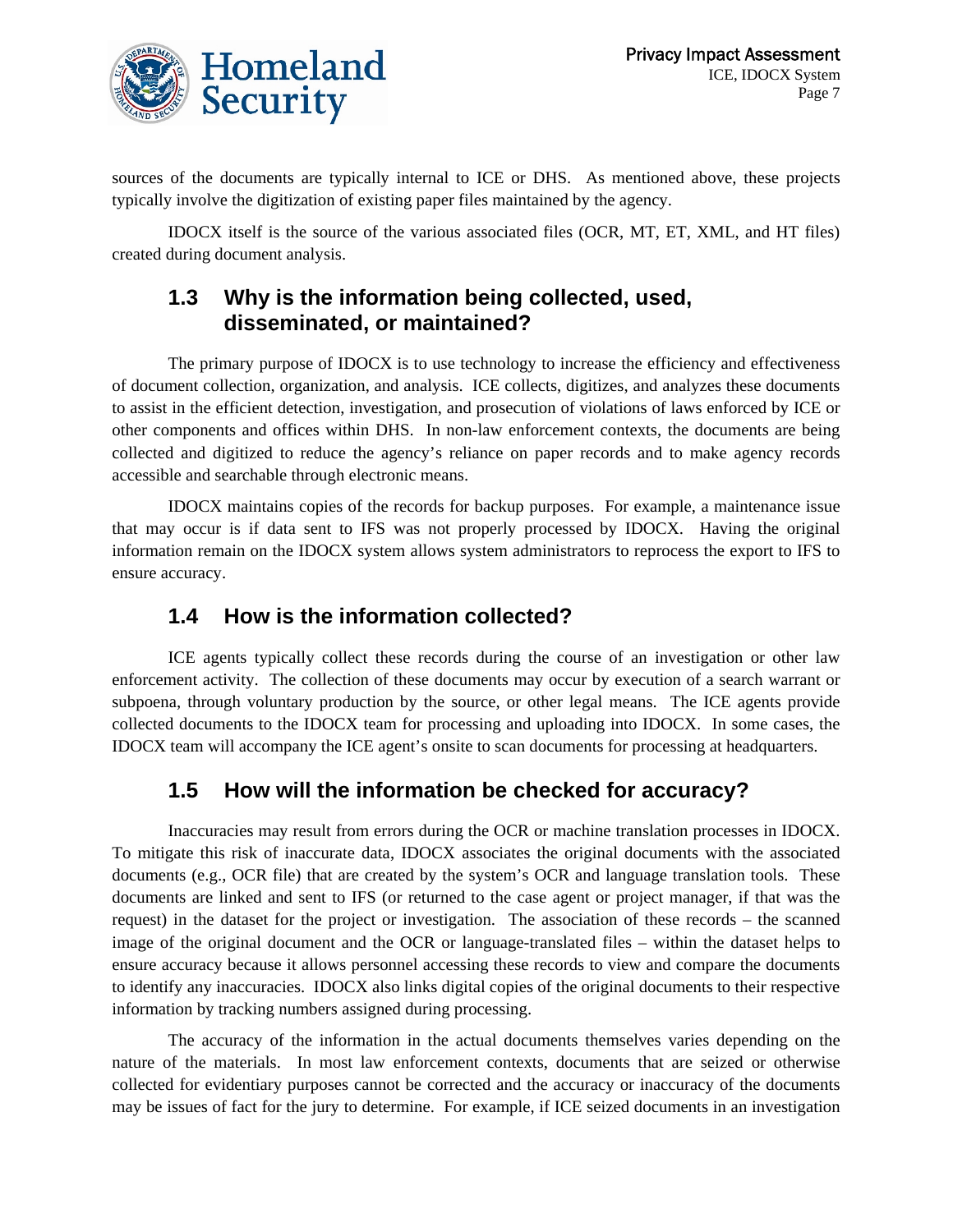

into the production and distribution of fraudulent identification documents, ICE agents would willingly accept inaccurate information contained in the fraudulent documents as that is a critical factual element they must prove to demonstrate the law has been violated. In this example, the fraudulent identification documents processed in IDOCX would not become intermingled with other datasets in IFS. This information would be loaded into IFS as a separate file and access would be restricted to allow only privileged users, usually agents working on that specific case, access to that set of data.

#### **1.6 What specific legal authorities, arrangements, and/or agreements defined the collection of information?**

ICE has been authorized to collect information under 8 U.S.C. §§ 1103, 1105, 1221, 1225, 1281, 1302, 1303, 1304, 1305, 1306, 1324(b)(3), 1324a, 1324c, 1357, 1360(b); 18 U.S.C. Chapter 27; 19 U.S.C. §§ 1431, 1436, 1481, 1484, 1485, 1509; 1584, 1589a, 1592, 1593a; 21 U.S.C. § 967; 31 U.S.C. §§ 5316, 5318; 40 U.S.C. § 1315; and 50 U.S.C. App. § 2411.

#### **1.7 Privacy Impact Analysis: Given the amount and type of data collected, discuss the privacy risks identified and how they were mitigated.**

**Privacy Risk:** There is a risk that information generated by the system's tools may be inaccurate and could prejudice the individual to whom it pertains or the individual under investigation.

**Mitigation:** To mitigate this risk, IDOCX links the system-generated information (OCR results, machine and human translation files) with the original scanned document or electronic record. Users have the opportunity to view the original file and identify any obvious errors. Additionally, any use of the document or a translated version of the document in legal proceedings will require the agency to produce the original record allowing the defendant to independently verify its content or to challenge the translation.

**Privacy Risk:** There is a risk of retaining more information than is necessary to accomplish the purposes of the law enforcement investigation or activity for which IDOCX is being used.

**Mitigation:** This risk has been mitigated by the inherent limitations placed on federal agencies that perform investigations and activities in which information is collected and retained for law enforcement purposes. Constitutional and statutory requirements provide safeguards such as the requirement for a search warrant or subpoena before records can be compelled to be produced by private persons. In addition, IDOCX will retain data for the time period specified in question 3.2 of this PIA.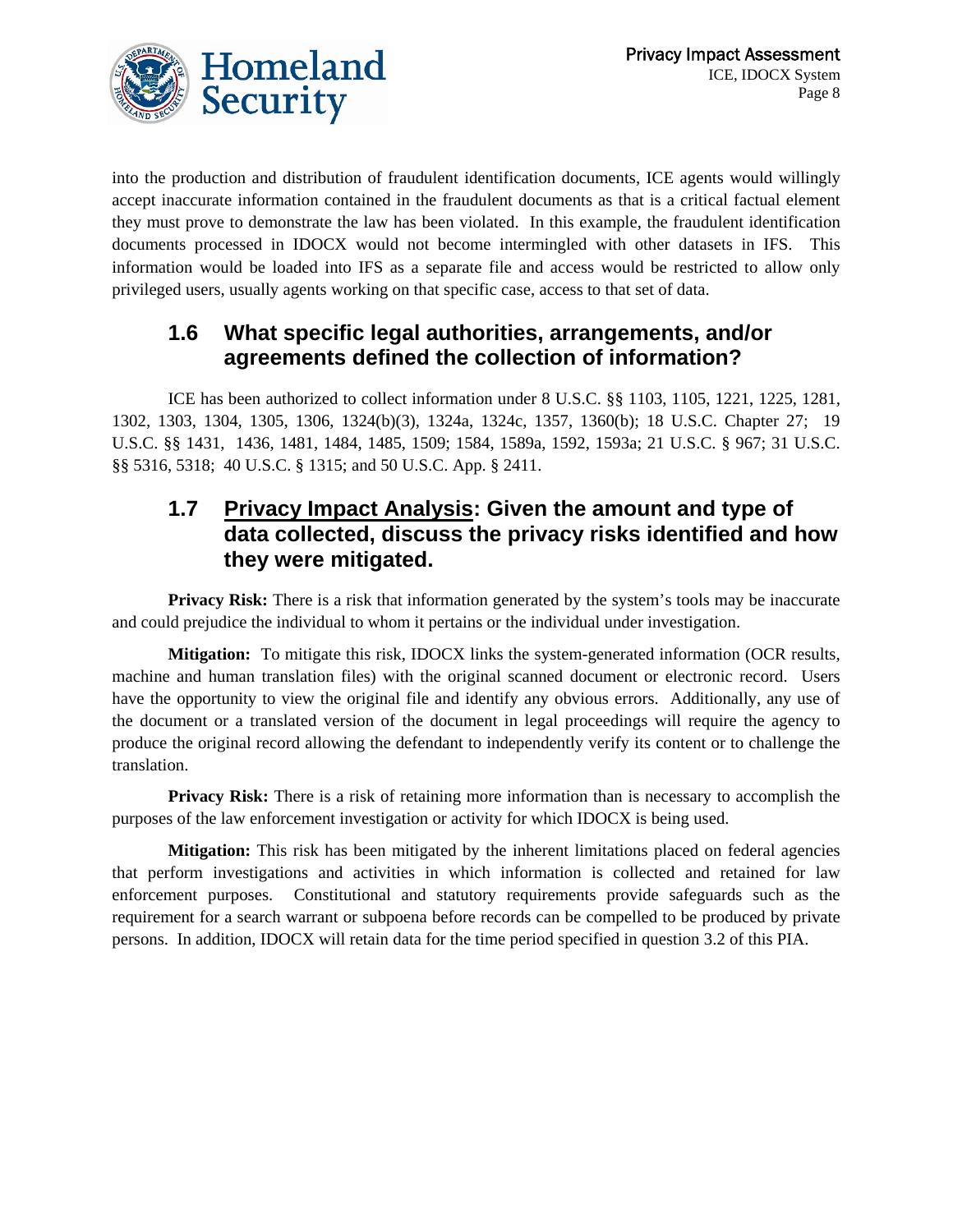

# **Section 2.0 Uses of the Information**

*The following questions are intended to delineate clearly the use of information and the accuracy of the data being used.* 

#### **2.1 Describe all the uses of information.**

The IDOCX documents that are scanned or imported into the system are used for a variety of purposes, including law enforcement investigations, law enforcement activities, and non-law enforcement projects, including agency digitization projects to reduce reliance on paper record systems. The documents may be used by case agents or other personnel to analyze large amounts of data to develop new leads, to organize large numbers of records, and to find specific words, phrases, and records. The OCR files created by IDOCX's OCR Tool are used to produce computer-readable and searchable versions of image files created by scanning physical documents. The MT files created by IDOCX's Machine Translation Tool and the HT files created by the Human Translation Support Tool contain the English translation of foreign language documents which can then be reviewed and used by ICE personnel in the context of the particular investigation, activity or project.

For example, in an investigation into a business owner that is possibly financing human smuggling where a significant volume of the business owner's documents has been collected, IDOCX helps the investigating agents quickly locate important or related records. If the ICE agent working on the case is looking for the specific amount of \$1,600.44, it could take weeks to search seized physical documents to locate that specific amount. By processing the information through IDOCX and loading it into IFS, the ICE agent could simply search the records for '\$1,600.44' and get instantaneous results, allowing the agent to make important connections between financial statements.

#### **2.2 What types of tools are used to analyze data and what type of data may be produced?**

IDOCX uses several tools to analyze data. First, the IDOCX OCR Tool is used to translate images of documents (i.e., TIFF, PDF, or JPEG files) that contain handwritten, typewritten or printed text into machine–readable data. The OCR Tool is a commercial product that uses well-established optical character recognition technology. By recognizing the fixed shape of different characters in an image file in IDOCX, the OCR Tool "translates" the numbers and letters in the image file into computer-readable and searchable text files. The tool saves the text file and links it to the image file of the document in the IDOCX database server. The OCR text file contains all of the formatting that is in the original document. A separate extracted text file contains the same information without the formatting. These "translations" allow the document contents to be searched electronically for specific words or information. The IDOCX OCR Tool supports 190 languages.

Second, the IDOCX Machine Translation Tool is a government product that automatically translates documents that are in a foreign language. The Machine Translation Tool reads those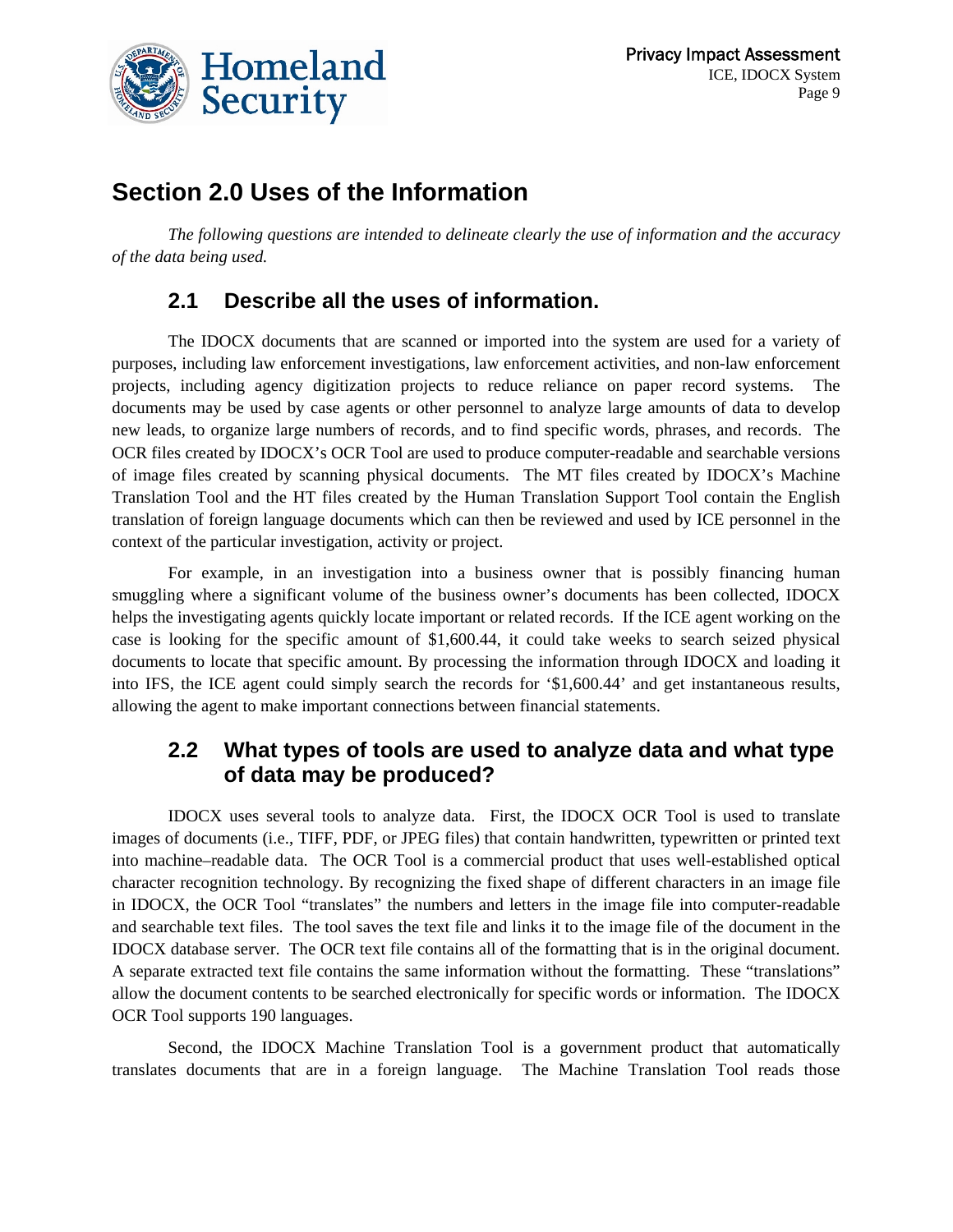

documents and provides a translation into English that is stored in a separate file, called an MT file, that is associated with the original document. This tool can perform machine translations of 157 languages.

Third, the IDOCX Human Translation Support Tool supports any human translation of a document from a foreign language into English or translation of a handwritten document that the OCR tool is unable to process. Once a human translator logs into IDOCX, they will have an in-basket that lists their current tasks. If during the standard IDOCX process a user elected a document for human translation, that document will arrive in the human translator's in-basket. The translator will be able to view all the original images of the document, as well as all other documents. Once they are ready to begin transcribing, they will be able to open the blank HT file that was created during the IDOCX processing, and enter their translation.

Finally, IDOCX records that are exported to IFS may be analyzed using the tools in IFS. IFS's analytical capabilities are discussed further in the IFS  $PIA$ .<sup>[3](#page-9-0)</sup> IDOCX-processed documents may also be returned to the agent or project manager that requested their creation on CD. In those instances, the requestor may have the capability to use stand-alone search tools (such as Windows search, or commercial tools) on a local server to search and retrieve information from the IDOCX records. This storage and search processing occurs locally and is not part of the IDOCX system.

#### **2.3 If the system uses commercial or publicly available data please explain why and how it is used.**

IDOCX does not use commercial or publicly available data.

#### **2.4 Privacy Impact Analysis: Describe any types of controls that may be in place to ensure that information is handled in accordance with the above described uses.**

**Privacy Risk:** There is a possible risk of misusing the information in IDOCX.

**Mitigation:** To mitigate this risk, all users receive a standard IDOCX training course that reviews the basic operating procedures of the system. Included in this briefing is a section covering privacy concerns associated with use of the IDOCX system. In addition, users must undergo the required annual privacy and security training which stresses the importance of authorized use of personal data in government systems.

**Privacy Risk:** There is a risk that individuals may have access more information than necessary to complete specific tasks.

**Mitigation:** To mitigate this risk, IDOCX employs role-based access controls so that persons only have access to a limited amount of information and information systems (including specific ports, protocols, and services) necessary for their specific duties in accordance with risk assessments as necessary to adequately mitigate risk to organizational operations, organizational assets, and individuals. To ensure that authorized users are performing only authorized actions, IDOCX maintains an accurate

<span id="page-9-0"></span> $\overline{a}$ <sup>3</sup> See [www.dhs.gov/privacy](http://www.dhs.gov/privacy) and click the link to "Privacy Impact Assessments."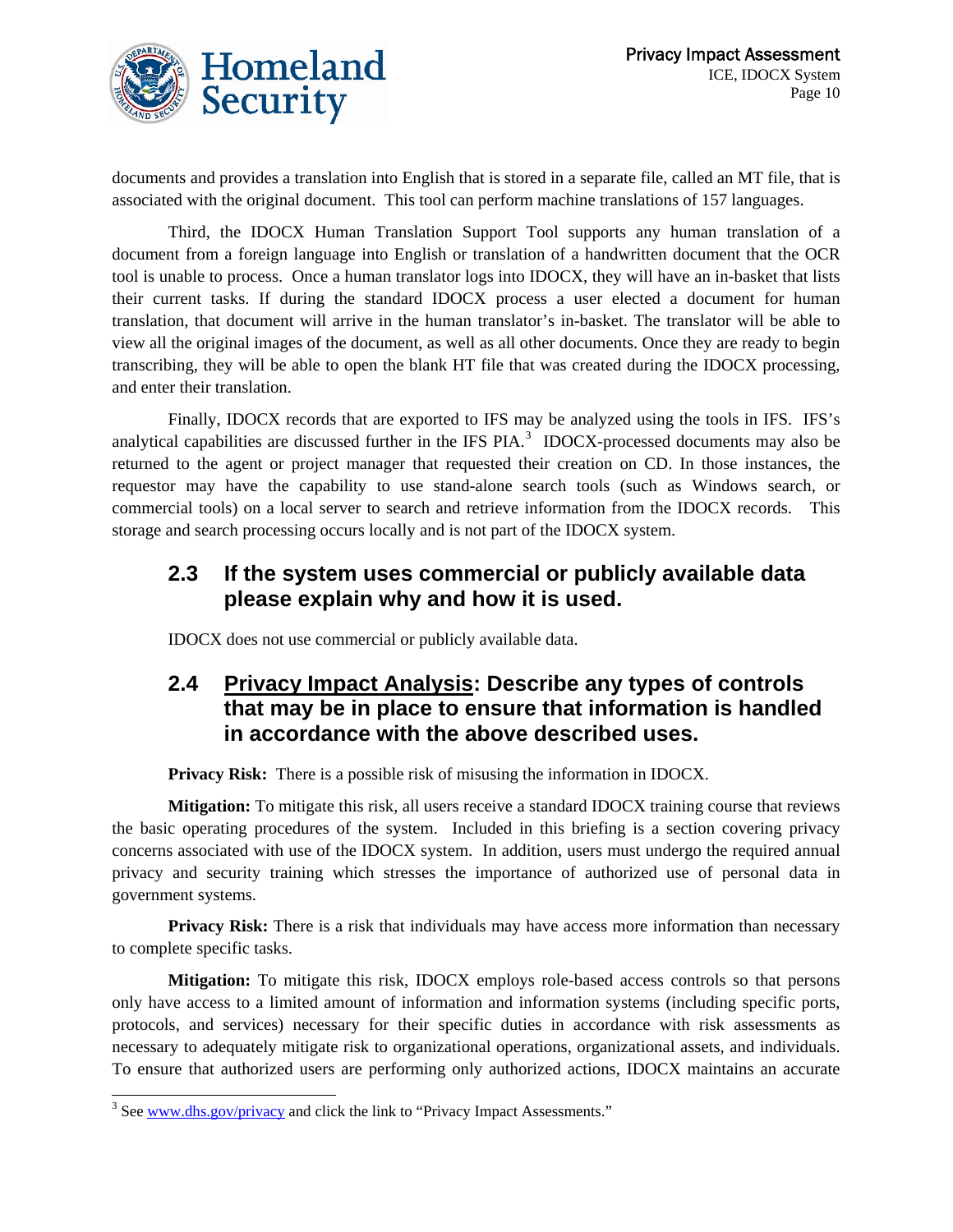

audit trail. IDOCX audit trails are sufficient in detail to facilitate the reconstruction of events if compromise or malfunction occurs or is suspected.

To protect against unauthorized access, IDOCX employs strict access controls. IDOCX system administrators control who has access to IDOCX. In order to obtain access, users must make a written request, via email, for access to the IDOCX manager. Once the IDOCX manager approves a user request it is submitted to the system administrators. System administrator verifies the user's identities to determine the necessary/required access rights and roles for the user. All account management (establishing, activating, modifying, reviewing, disabling, and removing accounts) is performed manually by system administrators. There are no automated mechanisms to manage user accounts. IDOCX system administrators have identified account types, established conditions for category membership, and assigned associated authorizations to each account type. IDOCX accounts are reviewed quarterly. IDOCX does not allow guest or temporary accounts. All accounts that have an inactivity period of thirty (30) days are automatically terminated.

# **Section 3.0 Retention**

*The following questions are intended to outline how long information will be retained after the initial collection.* 

#### **3.1 What information is retained?**

Information that is scanned into IDOCX can be broken down into two general categories: Law Enforcement Information, and Non-Law Enforcement Information. Law Enforcement Information refers to the information scanned that supports ongoing law enforcement investigations and activities. Non-Law Enforcement Information refers records related to non-law enforcement projects and programs conducted by ICE or other components and offices within DHS for various purposes. Both of these categories contain two sub-categories:

- Imported Data: The electronic documents that are either loaded into the IDOCX system or are created when paper documents are scanned and image files of those documents are created in the system. These are the original data files on which IDOCX system tools will act. These files may include any type of electronic or physical record in multiple file formats as described in Question 1.1 above.
- Processed Data: Data that has been created through use of IDOCX system tools. This includes the files generated by the OCR Tool, the Machine Translation Tool, and the Human Translation Support Tool.

During the processing of both Law Enforcement and Non-Law Enforcement Information, System Data is also created. System Data refers to information such as audit logs, which tracks processes carried out by the system and users. Audit logs do not contain any information that has been scanned into IDOCX.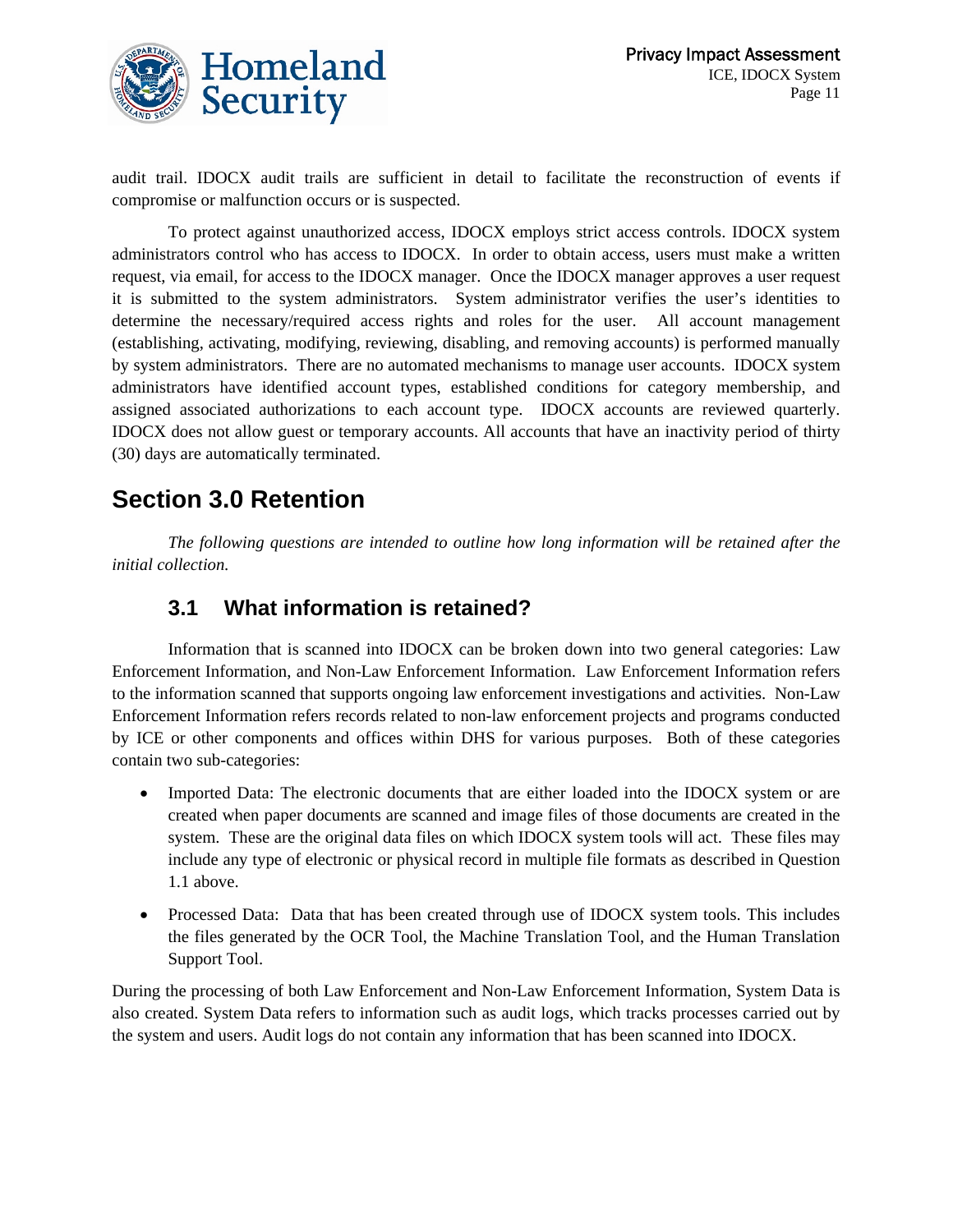

### **3.2 How long is information retained?**

The original information that is collected by ICE is retained pursuant to the retention schedule for the programs that collected the information. ICE proposes that the Law Enforcement Imported and Processed Data be retained in the system for three (3) years, and the Non-Law Enforcement Imported and Processed Data be retained for one (1) year. The retention period is necessary in case there is a need for to reprocess an IDOCX project using system tools.

ICE proposes to retain copies of the System Data for seven (7) years. This retention period is necessary for audit purposes, and to help System Administrators facilitate the reconstruction of events if compromise or malfunction occurs or is suspected.

#### **3.3 Has the retention schedule been approved by the component records officer and the National Archives and Records Administration (NARA)?**

No. ICE is in the process of drafting a proposed record retention schedule for the information retained in IDOCX.

#### **3.4 Privacy Impact Analysis: Please discuss the risks associated with the length of time data is retained and how those risks are mitigated.**

**Privacy Risk:** The risk presented is that information may be retained for longer than is needed to accomplish the purpose for which the information was originally collected.

**Mitigation:** Retention of law enforcement IDOCX data for a maximum of three (3) years is appropriate because of the law enforcement and counterterrorism aspects of the information. Information of this nature is relevant and may be necessary to the DHS mission. To decrease the retention timeframe would significantly decrease the overall effectiveness of the IDOCX system. Retention of non-law enforcement IDOCX data for a maximum of one (1) year is appropriate because of the possibility that the data may need to be re-processed. This retention period is appropriate because it is consistent with the retention periods generally established for criminal investigation records, immigration records, administrative records, and law enforcement intelligence products.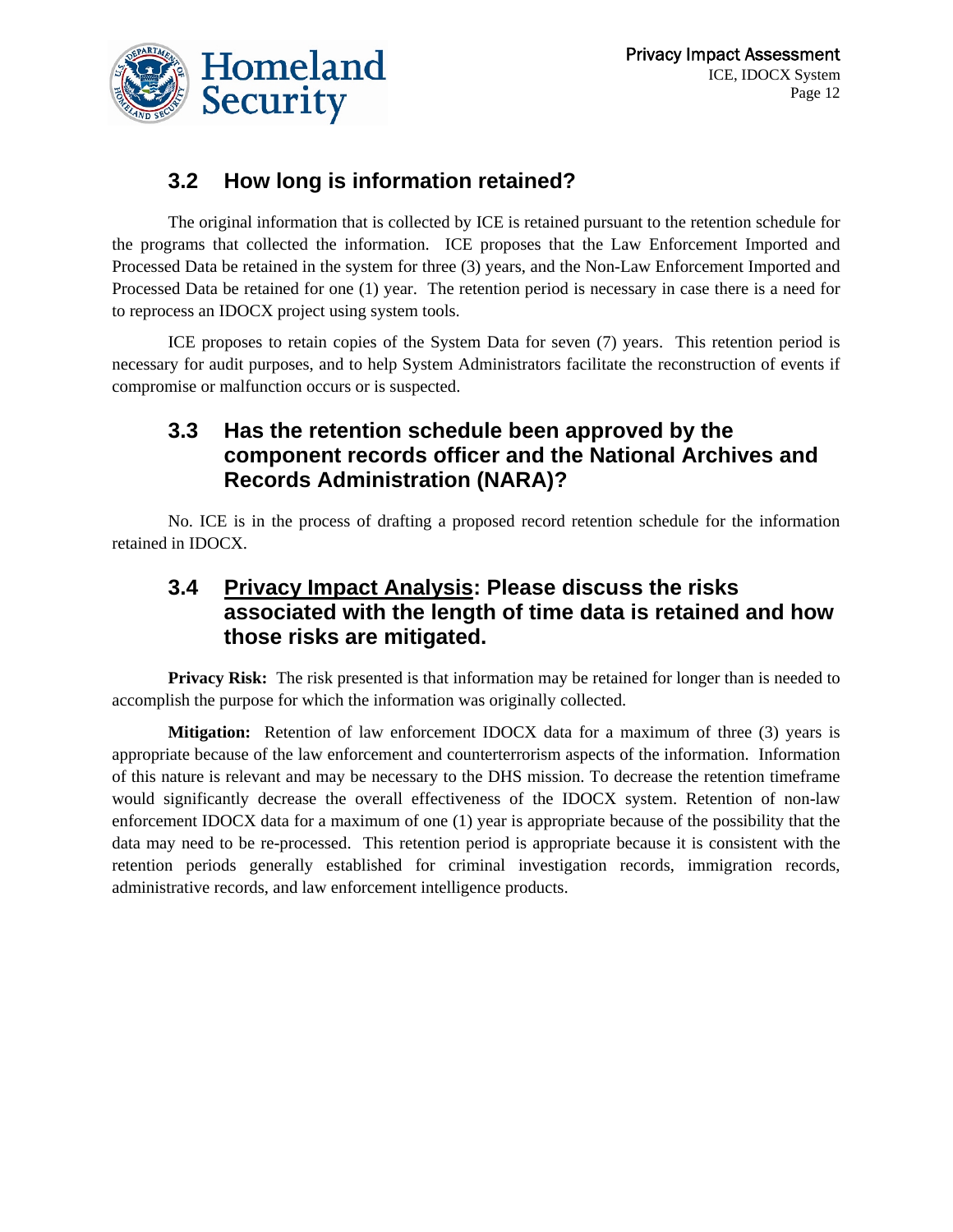

## **Section 4.0 Internal Sharing and Disclosure**

*The following questions are intended to define the scope of sharing within the Department of Homeland Security.* 

#### **4.1 With which internal organization(s) is the information shared, what information is shared and for what purpose?**

ICE does not routinely share IDOCX data with any other organization within DHS. IDOCX processed information is sent to IFS where it maybe shared with other DHS users who have access to IFS. To limit access to sensitive IDOCX data that is placed into IFS, ICE creates a Community of Interest within IFS which allows only specific authorized IFS users access to the data. This Community of Interest is usually limited to agents working on that specific case. In cases where ICE is working on a joint enforcement initiative with other DHS agencies, such as U.S. Customs and Border Protection, ICE may allow CBP personnel access to the IDOCX data in IFS through the Community of Interest. On an ad hoc basis, IDOCX data may be shared with other DHS components or offices. ICE would first verify that the receiving component or agency has a need to know the information to carry out national security, law enforcement, immigration, intelligence, or other functions consistent with that component or office's mission.

#### **4.2 How is the information transmitted or disclosed?**

In cases of disclosure using IFS, the Community of Interest process described in Question 4.1 above will be used. In the case of ad hoc disclosures, appropriate safeguards will be used to secure the transmission of information, whether in paper or electronic form, consistent with DHS policies and procedures. Examples of safeguards include hand delivery, encryption, marking, and prohibitions on further disclosure without authorization.

#### **4.3 Privacy Impact Analysis: Considering the extent of internal information sharing, discuss the privacy risks associated with the sharing and how they were mitigated.**

Privacy Risk: A risk is presented that information may be shared with DHS components in an insecure manner.

**Mitigation:** In the event that IDOCX processed information is internally shared, the transmission of data will be through secure DHS network. To further ensure that any possible internal information sharing is conducted within the technical and policy guidelines of DHS and its components, all users are trained annually on security and privacy standards.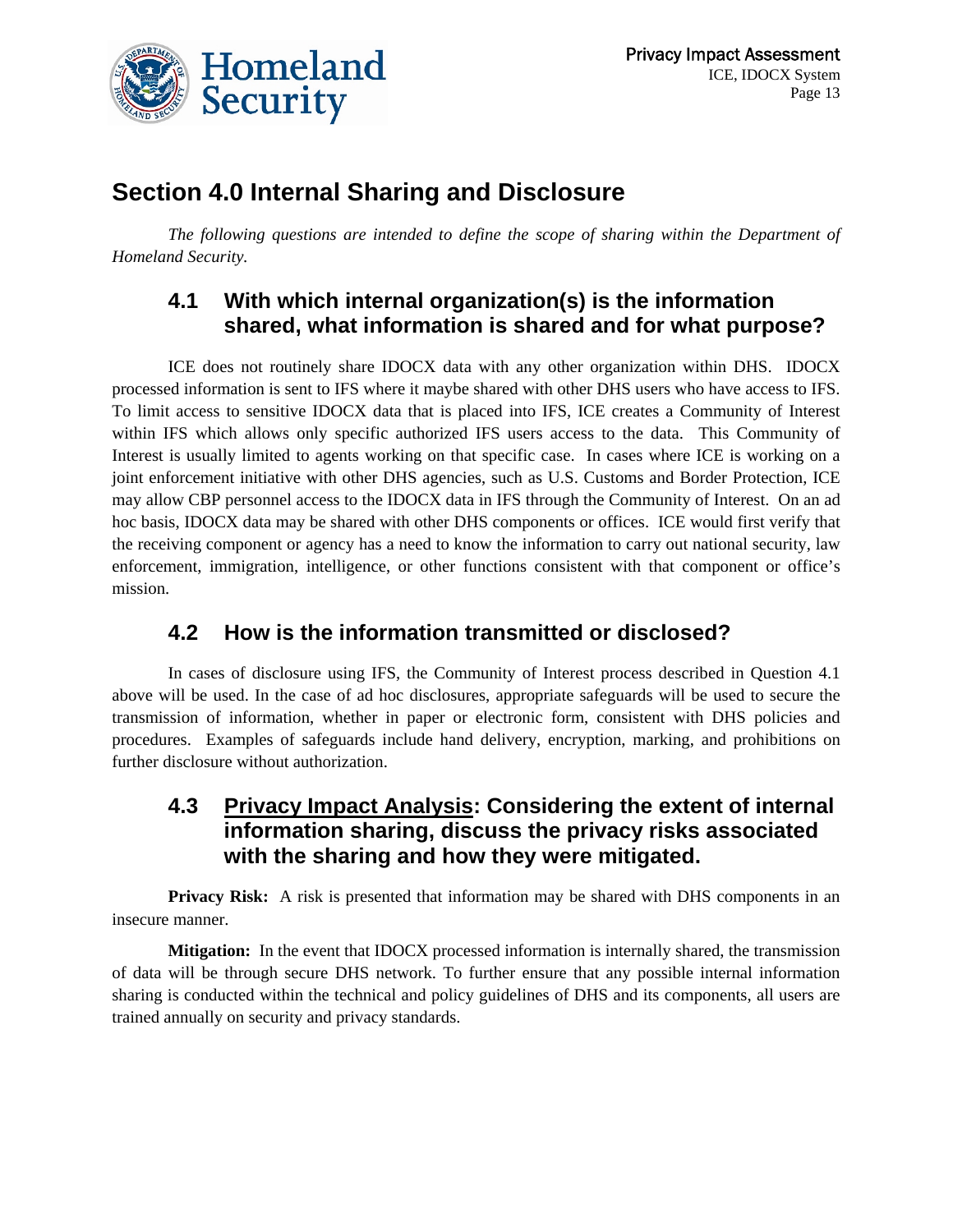

# **Section 5.0 External Sharing and Disclosure**

*The following questions are intended to define the content, scope, and authority for information sharing external to DHS which includes Federal, state and local government, and the private sector.* 

#### **5.1 With which external organization(s) is the information shared, what information is shared, and for what purpose?**

ICE Office of Intelligence does not share IDOCX data outside of DHS.

**5.2 Is the sharing of personally identifiable information outside the Department compatible with the original collection? If so, is it covered by an appropriate routine use in a SORN? If so, please describe. If not, please describe under what legal mechanism the program or system is allowed to share the personally identifiable information outside of DHS.** 

ICE Office of Intelligence does not share IDOCX data outside of DHS. Information in IDOCX is covered by various SORNs including DHS/ICE-009 External Investigations SORN (Dec. 11, 2008, 73 FR 75452), DHS/ICE-008 Search Arrest and Seizure SORN (Dec. 9, 2008, 73 FR 74732), DHS/ICE-006 ICE Intelligence Records System SORN (Dec. 9, 2008, 73 FR 74735), and DHS/ALL-003 General Training Records SORN (Nov. 25, 2008, 73 FR 71656) depending on the context of the original collection.

#### **5.3 How is the information shared outside the Department and what security measures safeguard its transmission?**

ICE Office of Intelligence does not share IDOCX data outside of DHS.

#### **5.4 Privacy Impact Analysis: Given the external sharing, explain the privacy risks identified and describe how they were mitigated.**

Since, ICE Office of Intelligence does not share data outside of DHS, there are no risks associated with external sharing of IDOCX data.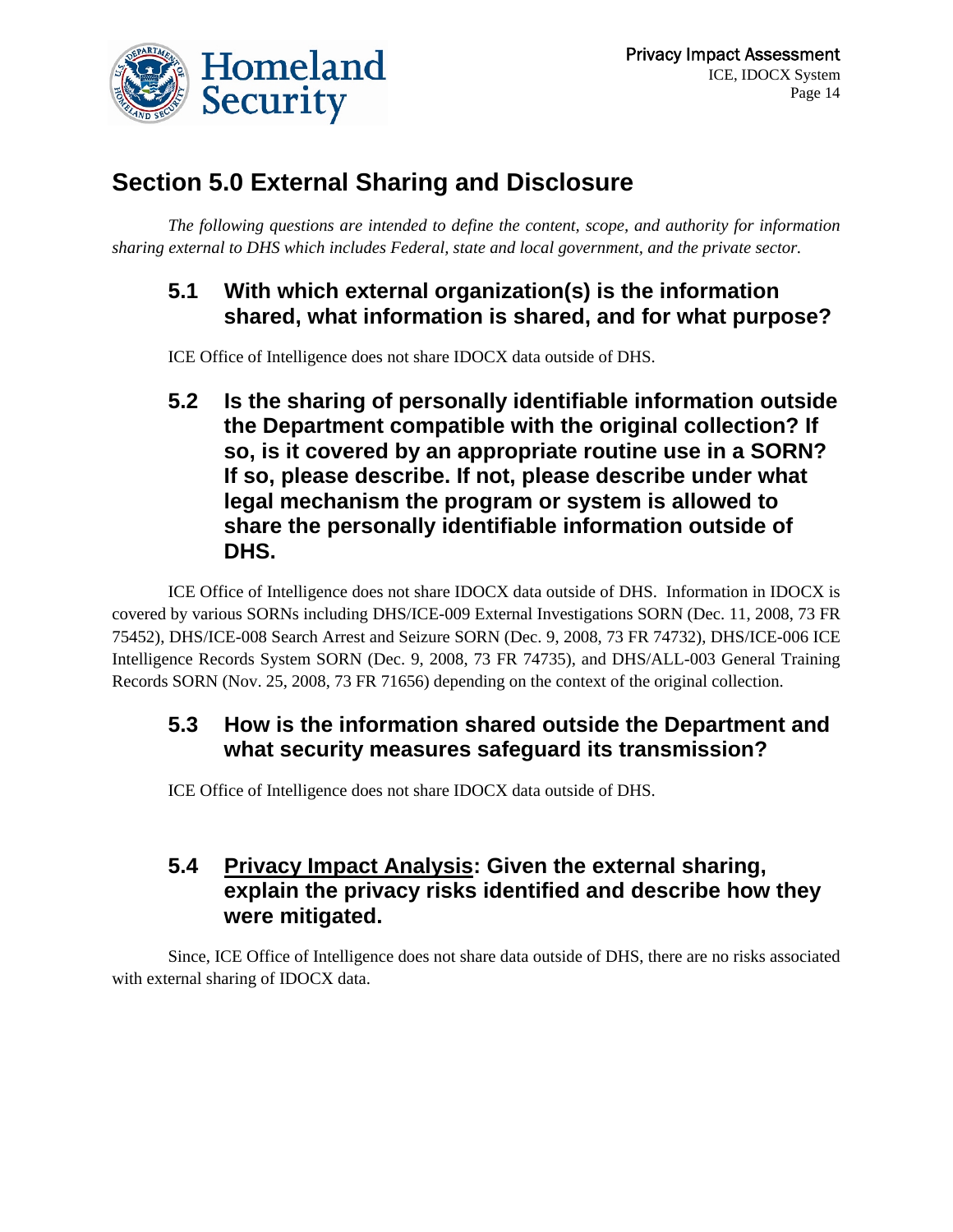

# **Section 6.0 Notice**

*The following questions are directed at notice to the individual of the scope of information collected, the right to consent to uses of said information, and the right to decline to provide information.* 

#### **6.1 Was notice provided to the individual prior to collection of information?**

Yes, notice is provided via the PIA and, depending on how information was collected and on whom, the following SORNs: DHS/ICE-009 External Investigations SORN (Dec. 11, 2008, 73 FR 75452), DHS/ICE-008 Search Arrest and Seizure SORN (Dec. 9, 2008, 73 FR 74732), DHS/ICE-006 ICE Intelligence Records System SORN (Dec. 9, 2008, 73 FR 74735), and DHS/ALL-003 General Training Records SORN (Nov. 25, 2008, 73 FR 71656) depending on the context of the original collection.

In cases where the collection is in support of a DHS law enforcement purpose, opportunities for the individual to be notified of the collection of information may be limited or nonexistent. In some instances, compulsory legal process such as a search warrant, court order, or subpoena, is used to compel production of the materials to ICE and notice is usually required to be provided to the individual at least concurrently with the collection. Whether notice is provided is highly dependent on the context of the collection of information.

#### **6.2 Do individuals have the opportunity and/or right to decline to provide information?**

In cases where the collection is in support of a DHS law enforcement purpose, opportunities for the individual to decline to provide information may be limited or nonexistent. In some instances, compulsory legal process such as a search warrant, court order, or subpoena, is used to compel production of the materials to ICE. In other instances, individuals may have the opportunity to decline to provide the information. Whether these opportunities exist are highly dependent on the context of the collection of information.

#### **6.3 Do individuals have the right to consent to particular uses of the information? If so, how does the individual exercise the right?**

In cases where the collection is in support of a DHS law enforcement purpose, opportunities for the individual to consent to the particular uses of information may be limited or nonexistent. In some instances, compulsory legal process such as a search warrant, court order, or subpoena, is used to compel production of the materials to ICE and no opportunity to consent to particular uses is available. Whether these opportunities exist are highly dependent on the context of the collection of information.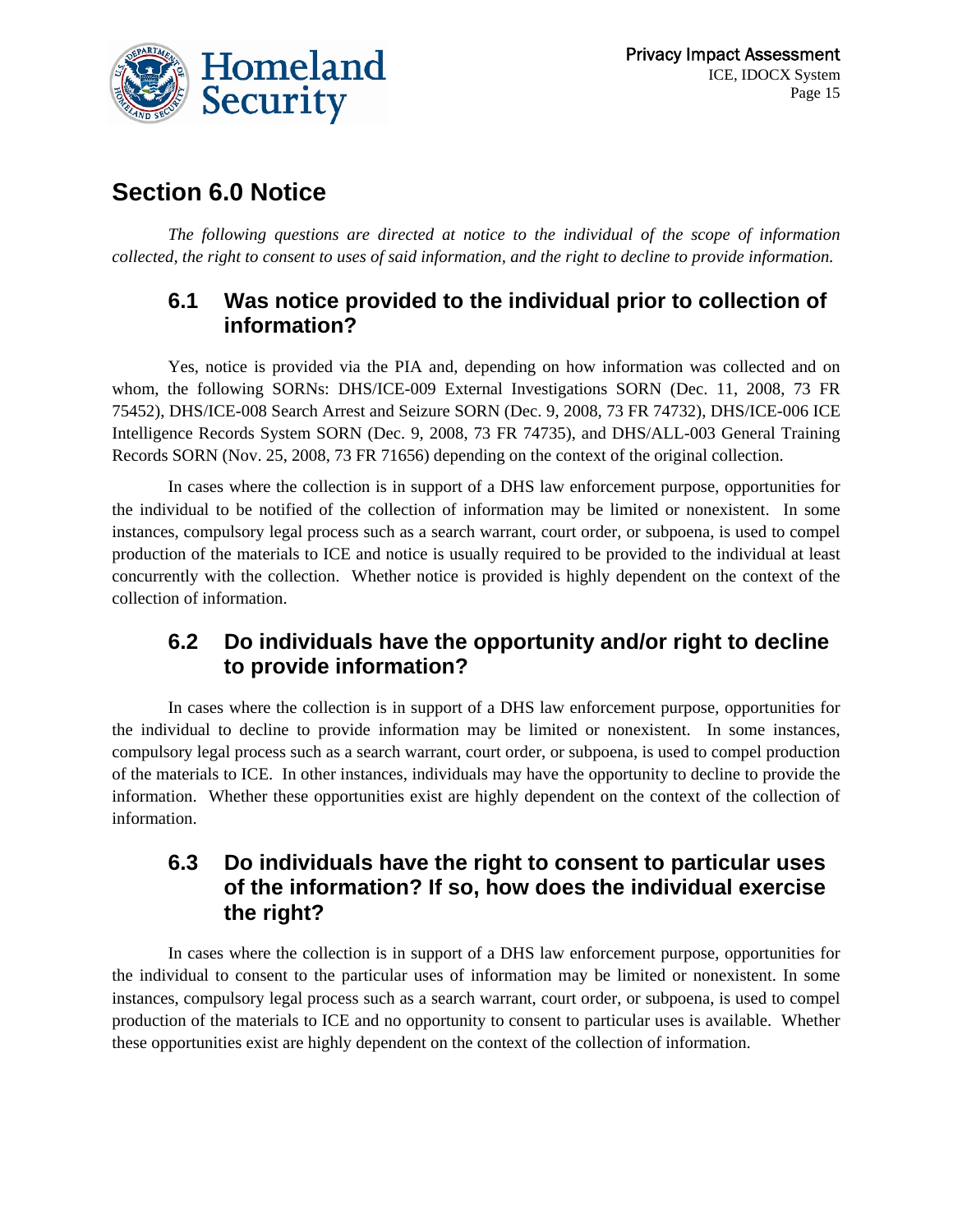

#### **6.4 Privacy Impact Analysis: Describe how notice is provided to individuals, and how the risks associated with individuals being unaware of the collection are mitigated.**

**Privacy Risk:** A risk exists that individuals may be unaware that their information is collected and processed by IDOCX.

**Mitigation:** This risk is mitigated by the publication of this PIA and associated SORNs.

# **Section 7.0 Access, Redress and Correction**

*The following questions are directed at an individual's ability to ensure the accuracy of the information collected about them.* 

#### **7.1 What are the procedures that allow individuals to gain access to their information?**

Individuals may request access to records about them in IDOCX by following the procedures outlined in the applicable SORN that covers the information collected by and processed in IDOCX. Requests for access to information in IDOCX that has been exported to IFS can be made by following the procedures outlined in DHS/ICE-006 ICE Intelligence Records System SORN (Dec. 9, 2008, 73 FR 74735). All or some of the requested information may be exempt from access pursuant to the Privacy Act in order to prevent harm to law enforcement investigations or interests. Providing individual access to records contained in IDOCX could inform the subject of an actual or potential criminal, civil, or regulatory violation investigation or reveal investigative interest on the part of DHS or another agency. Access to the records could also permit the individual who is the subject of a record to impede the investigation, to tamper with witnesses or evidence, and to avoid detection or apprehension.

In addition to the procedures above, individuals seeking notification of and access to any record contained in this system of records, or seeking to contest its content, may submit a request in writing to:

ICE FOIA Officer 800 North Capitol Street, N.W. 5th Floor, Suite 585 Washington, D.C. 20528

Individuals may also submit requests by fax at 202-732-0310 or by email at ice-foia@dhs.gov. Please see the ICE FOIA Office's website for additional information (http://www.ice.gov/foia/index.htm). If an individual believes more than one component maintains Privacy Act records concerning him or her the individual may submit the request to the Chief Privacy Officer, Department of Homeland Security, 245 Murray Drive, S.W., Building 410, STOP-0550, Washington, D.C. 20528.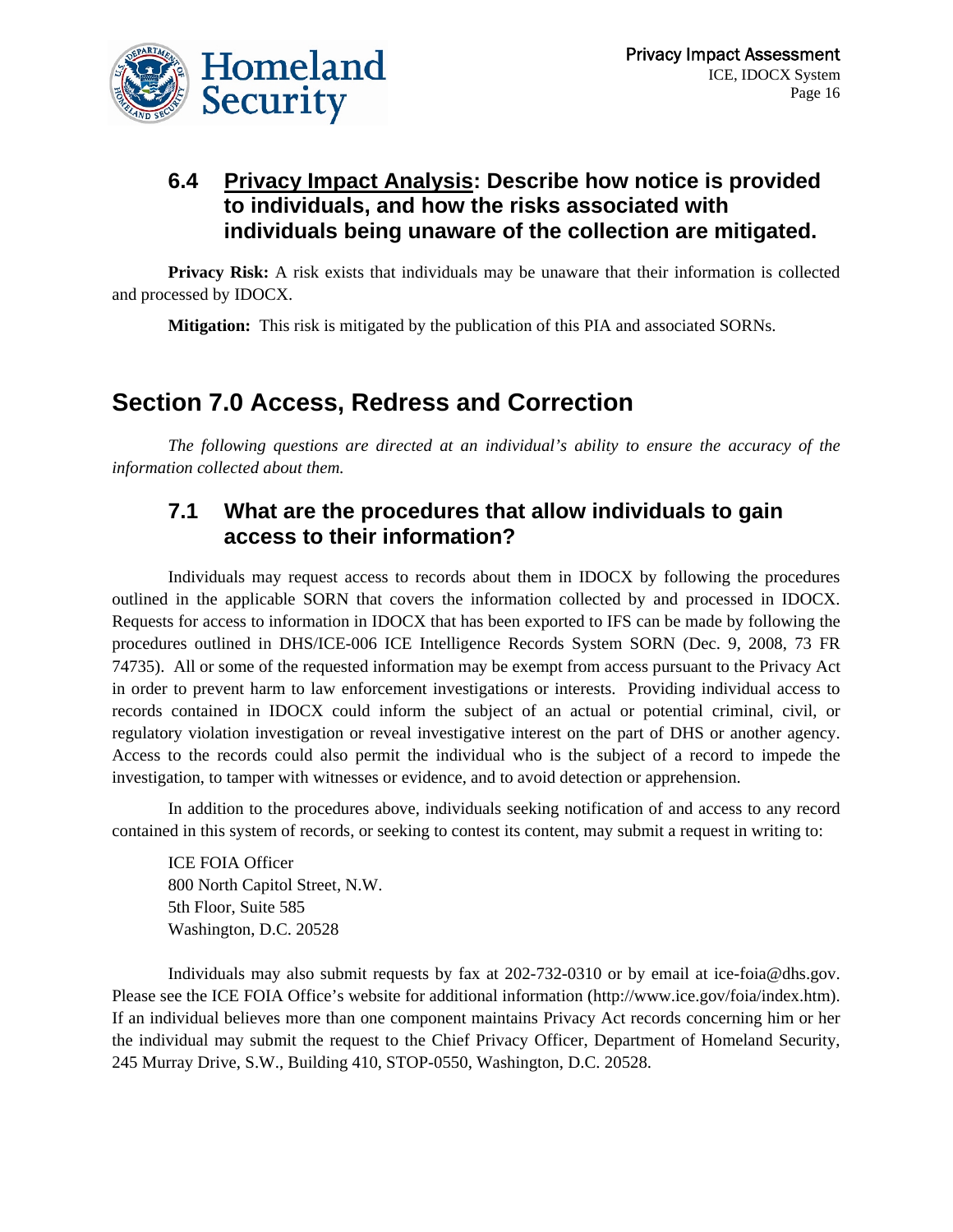

#### **7.2 What are the procedures for correcting inaccurate or erroneous information?**

If individuals obtain access to the information in IDOCX pursuant to the procedures outlined in the ICE Intelligence Records System SORN or other applicable SORNs, they may seek correction of any incorrect information in the system by submitting a request to correct the data. The data correction procedures are also outlined in the ICE Intelligence Records System SORN or other applicable SORNs. All or some of the requested information may be exempt from amendment pursuant to the Privacy Act in order to prevent harm to law enforcement investigations or interests. Amendment of the records could interfere with ongoing investigations and law enforcement activities and may impose an impossible administrative burden on investigative agencies.

In addition to the procedures above, individuals seeking notification of and access to any record contained in this system of records, or seeking to contest its content, may submit a request in writing to:

ICE FOIA Officer 800 North Capitol Street, N.W. 5th Floor, Suite 585 Washington, D.C. 20528

Individuals may also submit requests by fax at 202-732-0310 or by email at ice-foia@dhs.gov. Please see the ICE FOIA Office's website for additional information (http://www.ice.gov/foia/index.htm). If an individual believes more than one component maintains Privacy Act records concerning him or her the individual may submit the request to the Chief Privacy Officer, Department of Homeland Security, 245 Murray Drive, S.W., Building 410, STOP-0550, Washington, D.C. 20528.

#### **7.3 How are individuals notified of the procedures for correcting their information?**

The procedure for submitting a request to correct information is outlined in the ICE Intelligence Records System SORN or other applicable SORNs and in this PIA in Questions 7.1 and 7.2.

#### **7.4 If no formal redress is provided, what alternatives are available to the individual?**

As stated, individuals may submit Privacy Act requests for information and correction, which will be reviewed and corrected on a case-by-case basis.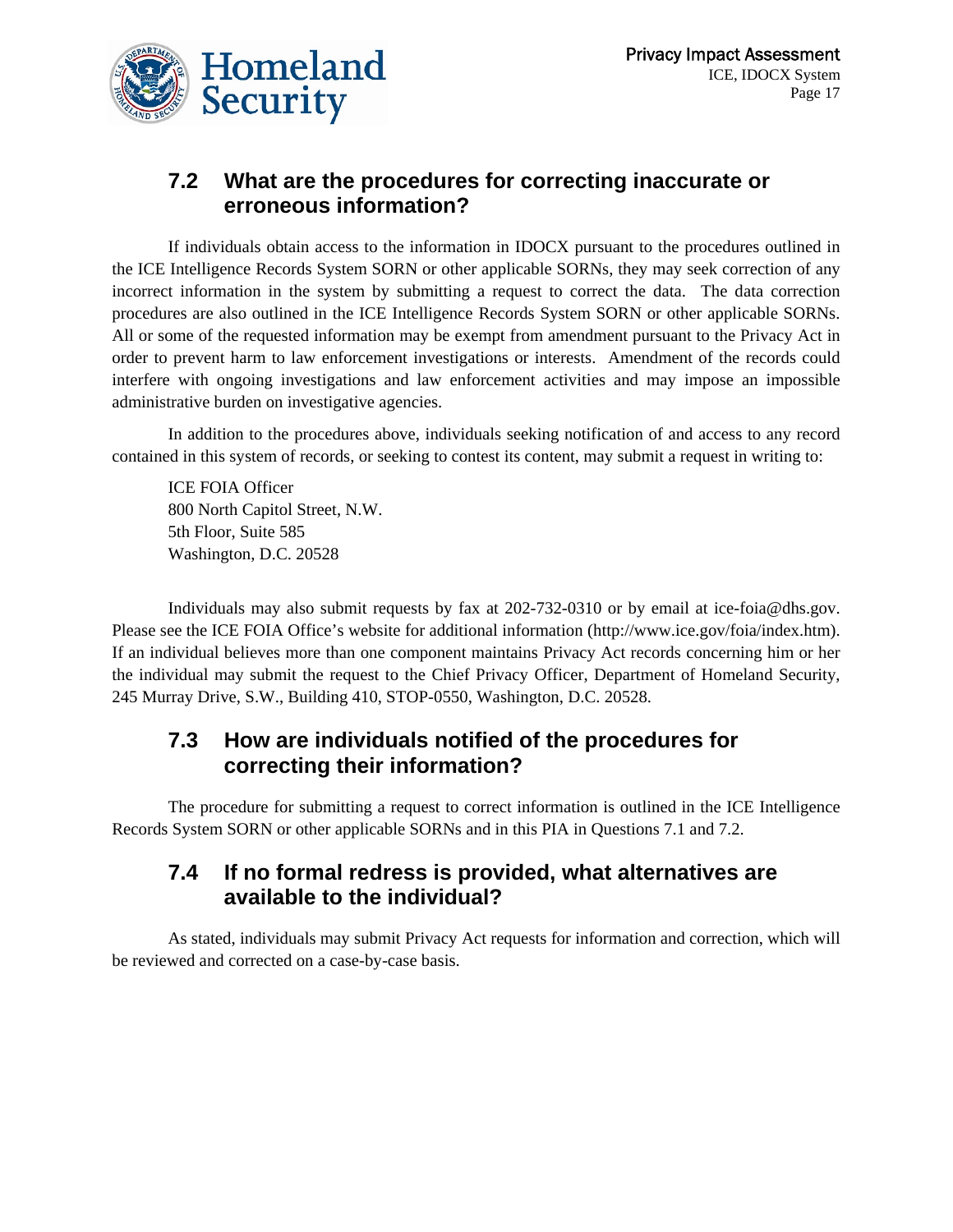### **7.5 Privacy Impact Analysis: Please discuss the privacy risks associated with the redress available to individuals and how those risks are mitigated.**

**Privacy Risk:** A risk is presented that individuals are not aware of their ability to make record access requests for records in IDOCX.

**Mitigation:** This risk is mitigated by the publication of this PIA, the IIRS SORN, and other applicable SORNs which describe how individuals can make access requests under the FOIA or Privacy Act. Redress is available through requests made under the Privacy Act as described above; however, providing individual access and/or correction of the records may be limited for law enforcement reasons as expressly permitted by the Privacy Act. Permitting access to the records contained in IDOCX could inform the subject of an actual or potential criminal, civil, or regulatory violation investigation or reveal investigative interest on the part of DHS or another agency. Access to the records could also permit the individual who is the subject of a record to impede the investigation, to tamper with witnesses or evidence, and to avoid detection or apprehension. Amendment of the records could interfere with ongoing investigations and law enforcement activities and may impose an impossible administrative burden on investigative agencies.

# **Section 8.0 Technical Access and Security**

*The following questions are intended to describe technical safeguards and security measures.* 

#### **8.1 What procedures are in place to determine which users may access the system and are they documented?**

Access to the IDOCX system is limited to authorized personnel based on job or project assignment. Primary authorized users are ICE law enforcement agents and analysts. Contract personnel responsible for system development and maintenance have access to the system as well. To gain access to IDOCX, individuals must have a valid need-to-know and related job responsibility, which is verified through their supervisors. Once an access request has been received, the individual must take an initial IDOCX training course, which includes signing the Rules of Behavior governing the system. IDOCX system administrators only grant access privileges to individuals with an ICE network account, which satisfies a check of user's credentials. Once an individual's credentials have been verified, all operations associated with granting access is manually performed by a system administrator. This process is meant to ensure proper attention to access levels. Listed below are the three categories of user access that have been incorporated into IDOCX:

• **System Administrators:** Of the three user categories established for the IDOCX system, system administrators have the highest access level. They are responsible for the daily maintenance of the IDOCX system. System administrators are tasked with all responsibilities associated with user access control. In addition to system maintenance, this user category has access rights to all IDOCX processes such as project creation and search tools.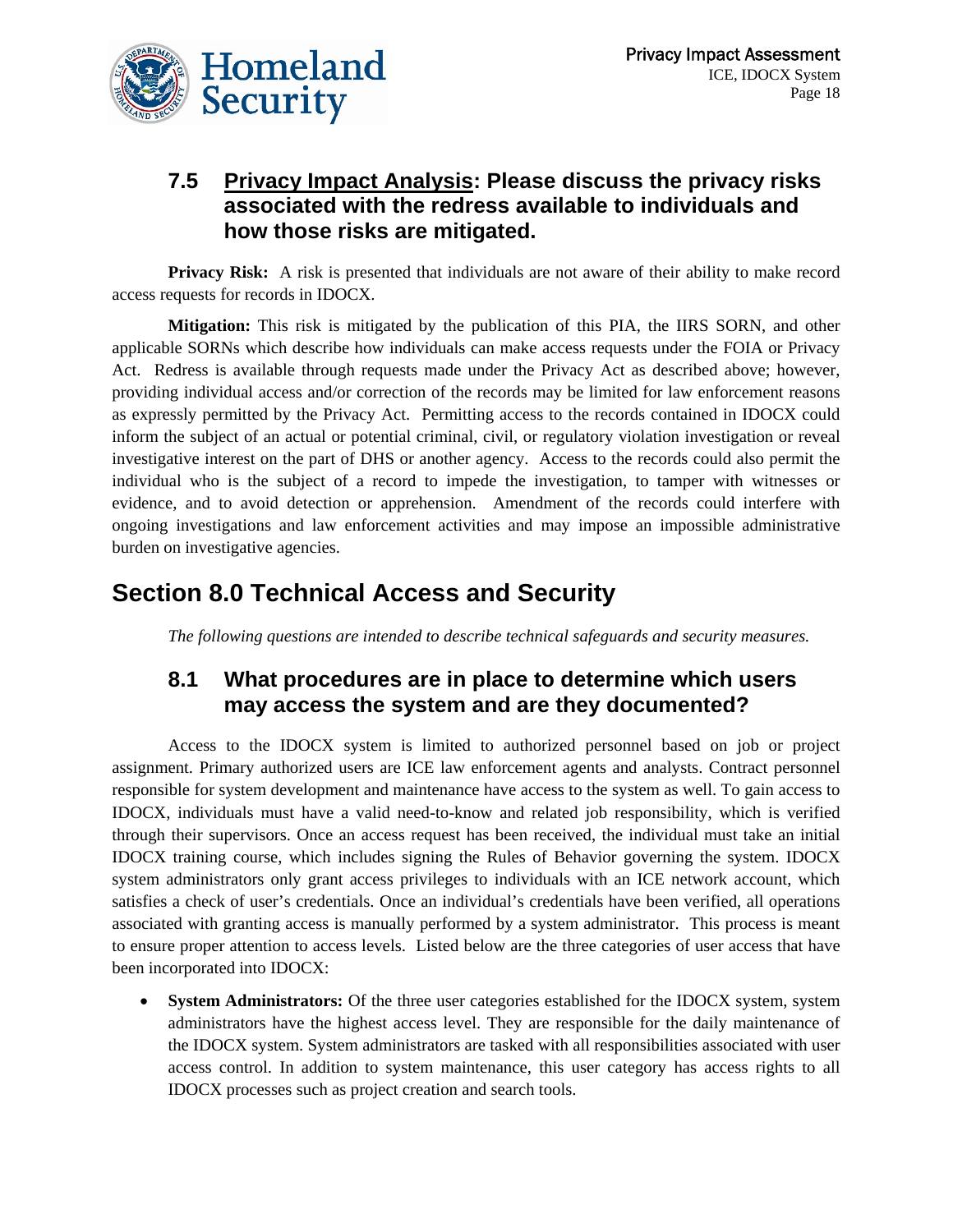

- **Privileged Users:** This user access category is responsible for the management of IDOCX projects. A Privileged User has the ability to import and modify documents, as well as search and view data within the IDOCX database.
- **General Users:** Of the three user categories established for the IDOCX system, General Users have the lowest access level. This user category may search data within the IDOCX database.

These user categories are based on the concept of least privilege. All user accounts are reviewed quarterly by system administrators to ensure only authorized users maintain access. Access and all user actions within IDOCX are audited and maintained in an audit log.

#### **8.2 Will Department contractors have access to the system?**

Yes. Contractors will have access to IDOCX for system development, operations, and maintenance. All contract personnel have undergone extensive background investigations before accessing IDOCX or other DHS systems.

#### **8.3 Describe what privacy training is provided to users either generally or specifically relevant to the program or system?**

All ICE personnel and contractors complete annual mandatory privacy and security training and training on Securely Handling ICE Sensitive but Unclassified (SBU)/For Official Use Only (FOUO) Information. All personnel who access IDOCX are required to sign a "Rules of Behavior" agreement, which includes provisions to protect sensitive information from disclosure to unauthorized individuals or groups. After the Rules of Behavior have been signed, authorized users are presented with system-specific training that includes their obligations with respect to the handling and sharing of personal information.

#### **8.4 Has Certification & Accreditation been completed for the system or systems supporting the program?**

The Certification and Accreditation process is expected to be completed in November 2009.

#### **8.5 What auditing measures and technical safeguards are in place to prevent misuse of data?**

IDOCX audit trails are sufficient in detail to facilitate the reconstruction of events if compromise or malfunction occurs or is suspected. The audit record contains the following information:

- Identity of each user and device accessing or attempting to access IDOCX
- Time and date of the access and the logoff
- Activities that might modify, bypass, or negate IT security safeguards
- Security-relevant actions associated with processing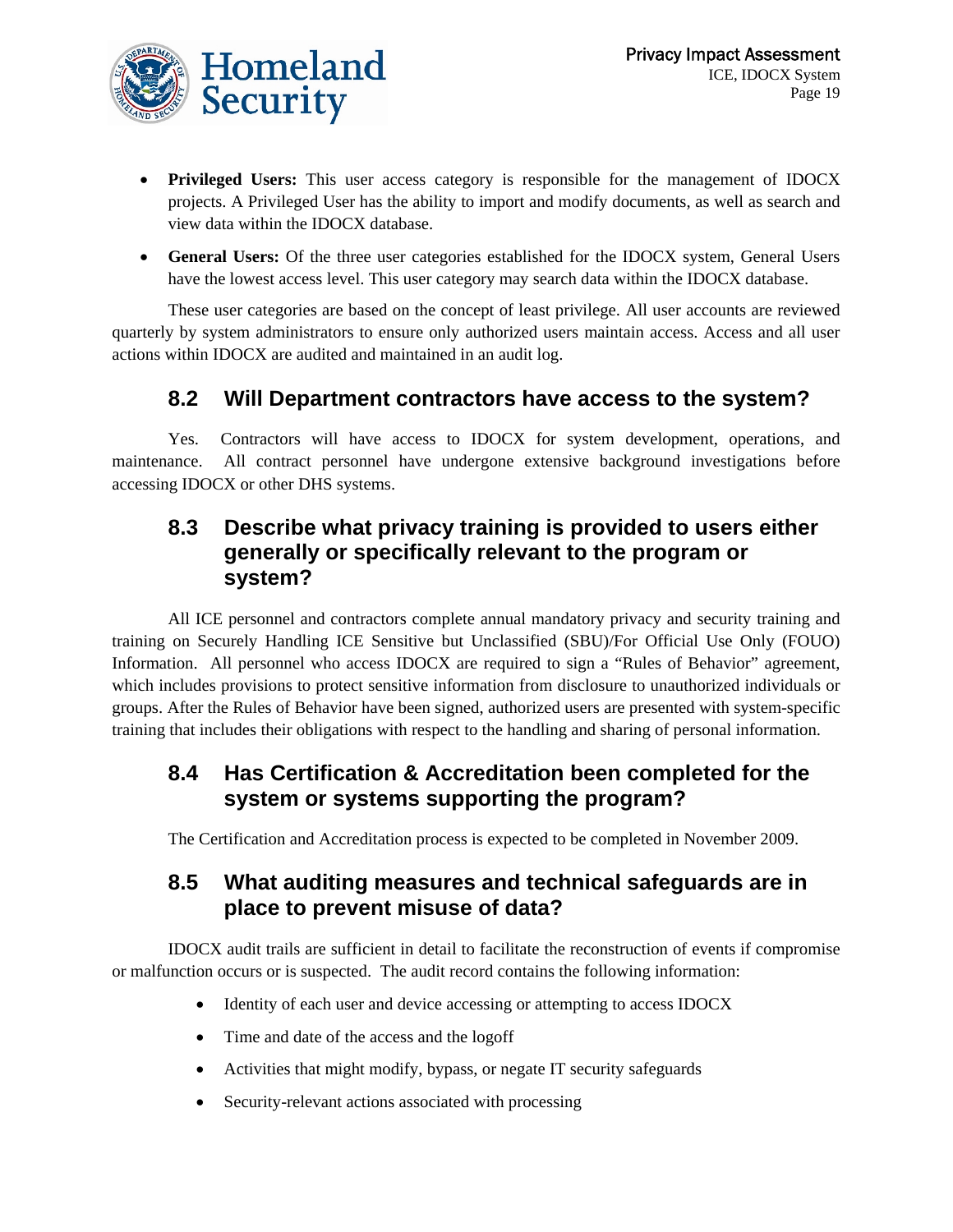

- All activities performed using an administrator's identity
- Failed log in attempts

The IDOCX Information System Security Officer reviews audit trails regularly. The IDOCX system audit logs will be maintained in accordance with the existing ICE system maintenance policies and procedures. Also, any system security violation or suspected misuse is reported to the Office of the Information System Security Manager (OISSM) in accordance with the DHS security standards, as well as to the ICE Office of Professional Responsibility.

In addition to audit trails, IDOCX encrypts all mobile scanning kits, external hard drives, and local desktop computers used as part of the IDOCX system. The IDOCX application itself employs the use of Access Controls Levels to appropriate limit use access as described in Question 8.1. Due to its nature of operations, IDOCX is currently a standalone system. Because IDOCX has no connections to larger networks or the Internet, this greatly reduces the chances of misuse of data by an outside source.

#### **8.6 Privacy Impact Analysis: Given the sensitivity and scope of the information collected, as well as any information sharing conducted on the system, what privacy risks were identified and how do the security controls mitigate them?**

**Privacy Risk:** The primary privacy risk associated with this system is that personally identifiable information will be used inappropriately.

**Mitigation:** This is mitigated by system access controls, user training, and audit trail monitoring. All users have had their credentials verified, and are current on Information Assurance training requirements. The system administrators mitigate the risk of PII misuse by manually assigning authorized users to correct user categories. Audit logs are maintained and reviewed to further limit the risk of PII misuse. The system is currently undergoing a security certification and accreditation process that reviews those security mechanisms and procedures that are in place, and ensures they are in accordance with established policy.

# **Section 9.0 Technology**

*The following questions are directed at critically analyzing the selection process for any technologies utilized by the system, including system hardware, RFID, biometrics and other technology.* 

### **9.1 What type of project is the program or system?**

The system is a database application with scanning, data processing, machine translation, and OCR tools supporting law enforcement and law enforcement intelligence objectives pertaining to immigration laws and other laws administered or enforced by DHS.